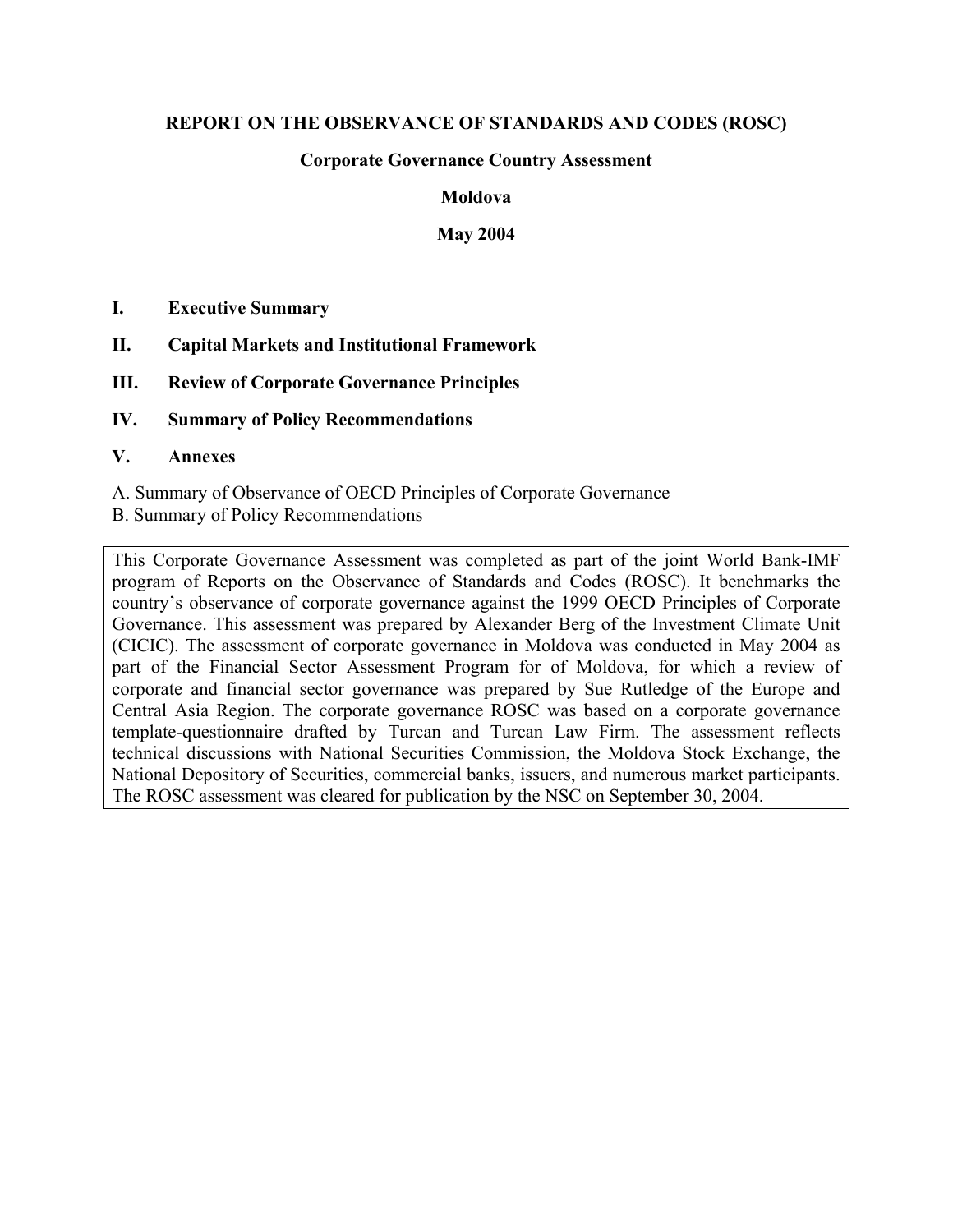#### **EXECUTIVE SUMMARY**

This report provides an assessment of Moldova's corporate governance framework—its legal and policy framework, as well as enforcement and compliance practices. The report makes policy recommendations where appropriate, and provides investors with a benchmark to compare corporate governance with the 1999 OECD Principles of Corporate Governance.

Moldova is beginning to upgrade its legal and regulatory framework to meet international corporate governance standards. The report suggests that the main challenges will be to: (1) strengthen the legal requirements for shareholders to disclose their ultimate ownership and control positions, remove the authority of boards to increase capital without shareholder approval; establish clear liability and duties for board members, and require annual independent audits for joint stock companies; (2) increase the resources available to the NSC, and focus its enforcement efforts on transparency and disclosure, especially the disclosure of ownership, and the NSC's own transparency and accountability; (3) draft a corporate governance code to build awareness of corporate governance and to further clarify the responsibilities of the board; and (4) establish a training program on corporate governance to assist in building a shareholder culture in Moldova.

# **I. CAPITAL MARKETS AND INSTITUTIONAL FRAMEWORK**

Moldova's capital markets and corporate ownership structure is a legacy of the mass privatization program of the mid-1990s. Mass privatization was followed by a wave of consolidation and struggles for control in many Moldovan companies, which have resulted in control by a variety of owners, including the former privatization investment funds (FINNs), management, and new local investors. Foreign strategic investors are rare. In those companies where consolidation resulted in competing interests trying gain control, a variety of corporate governance abuses were used to gain advantage, including share dilutions and inadequate notification of shareholder meetings. The top five investors in the top ten listed companies now control an average of 7[1](#page-1-0) percent of capital.<sup>1</sup>

The Moldova Stock Exchange (MSE) was founded in 1994 and began trading in 1995. Twentyfive companies have signed contracts with the exchange and meet certain criteria; these issues are considered to be "listed." All other open joint stock companies must by law also be admitted to trading at the exchange.<sup>[2](#page-1-1)</sup> As of April 30, 2004, 1,014 issues were admitted to trading at the exchange; there is little or no liquidity in most of these issues. Six of the ten most actively traded listed firms on the MSE are banks. Companies have an incentive to list as this exempts them from the requirement to buy out minority shareholders in the event of conversion from open to closed form (see Principle IIA below). Due to infrequent share trading, the MSE does not calculate market capitalization. No Moldovan firms are listed abroad or have issued ADRs/GDRs. Transactions executed on the exchange are usually settled at the National Depository of Securities. However, off-exchange "gray market" trading is substantial; over half of all transactions are executed between counterparties off-exchange, and settled in person at the

 $\overline{\phantom{a}}$ 

<span id="page-1-0"></span><sup>&</sup>lt;sup>1</sup> Information collected by World Bank, as of December 31, 2003. In some cases shareholder data includes obvious nominee holders (e.g. National Depository of Securities).

<span id="page-1-1"></span> $2$  To avoid confusion, this report will refer to the 25 companies as "listed" and the 1,014 companies as "admitted to trading," or as "quoted."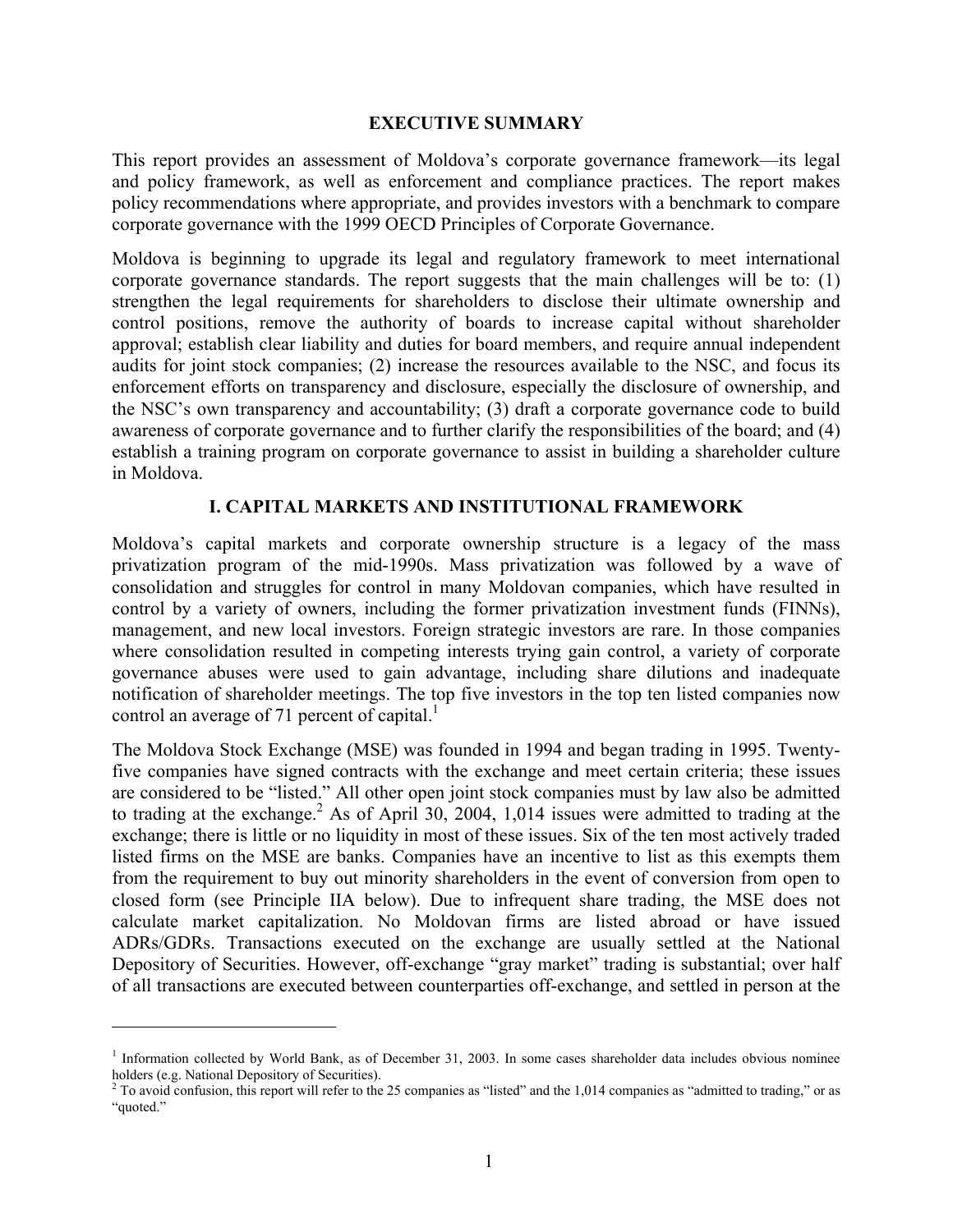registrar.

The Joint Stock Companies  $Law<sup>3</sup>$  $Law<sup>3</sup>$  $Law<sup>3</sup>$  (JSC Law) sets the rules that apply to joint stock companies; many corporate governance provisions reflect those in Russia's original 1996 joint stock company law. The Securities Market Law (1999) sets the basic rules for the equity market. The most widely used and modern company forms are the limited liability company (SRL), selected by most Moldovan firms, and joint stock company (JSC).<sup>4</sup> Only a JSC may issue shares. JSCs may be closed (with less than 50 shareholders) or open.<sup>5</sup> All JSCs with over 50 shareholders must be admitted for trading at the MSE. There are about 3,600 JSCs, of which about 1,700 are open, and about 1,039 are quoted on the exchange. The JSC Law has been updated since 1997 to attempt to remedy weaknesses in the original structure but has recently been weakened by the removal of provisions that mandated an independent audit for all JSCs.

The National Securities Commission (NSC) is the capital market regulator. It regulates new issues of securities, licenses and supervises the activities of securities intermediaries (including the MSE, National Depository, registrars, securities brokers and other investment service providers, custodians, and investment funds), enforces disclosure requirements and insider trading laws, and oversees takeovers. It does not include the protection of shareholders as part of its mission statement. As an independent agency, NSC reports to Parliament, and may issue legally binding regulations. NSC is fully funded by market participant fees, and had 2002 revenues of 2.9 million Lei (about USD 240,000), of which about 63 percent is covered by fees charged for the registration of capital increases.<sup>6</sup> Its staff of 80 are poorly paid relative to other government bodies (for example, the National Bank and the Tax Inspection service). The NSC has relatively strong authority over supervised and licensed entities (brokers), but limited authority over issuers. It has recently begun to work for improved corporate governance in Moldova. In 2003, the NSC issued warning letters to 345 companies that violated disclosure regulations, and issued a statement on the importance of corporate governance.<sup>[7](#page-2-4)</sup> The NSC is also preparing to draft a corporate governance code.

The only institutional investors are the 14 remaining investment funds (FINNs). Originally created during the privatization process, the funds hold shares in many Moldovan companies, and are themselves the most widely-held issuers (some with over 100,000 shareholders). As a result of "swapping" and share sales that occurred after mass privatization, the funds hold majority stakes in many of their portfolio firms. Some stronger funds are actively overseeing the companies as owners. Current plans within the government call for further transformation of the funds into holding companies or mutual funds, or for self-liquidation. Most of the funds are expected to liquidate, leaving three-five holding companies or other corporate structures.<sup>[8](#page-2-5)</sup>

An independent "National Association for the Promotion of Transparency" has been formed, with the goal of protecting minority investors.

<span id="page-2-0"></span><sup>&</sup>lt;sup>3</sup> Joint Stock Companies Law of the Republic of Moldova no. 1134–XIII of April 2, 1997.

<span id="page-2-2"></span><span id="page-2-1"></span>

<sup>&</sup>lt;sup>3</sup> Joint Stock Companies Law of the Republic of Moldova no. 1134–XIII of April 2, 1997.<br><sup>4</sup> Joint stock companies are abbreviated "S.A." in Romanian.<br><sup>5</sup> Open JSCs can have any number of shareholders, and their charters or form can be changed through amendments to the company charter.<br><sup>6</sup> Source: NSC Annual Pepert and World Bank analysis

<span id="page-2-3"></span> $\frac{1}{2}$  Source: NSC Annual Report and World Bank analysis.<br> $\frac{1}{2}$  Begulation on Adoption of Concept of Corporate Gove

<span id="page-2-4"></span><sup>&</sup>lt;sup>7</sup> Regulation on Adoption of Concept of Corporate Governance of Enterprises in the National Economy, No. 22 of January 16, 2003 (MO, No. 3-5 of January 21, 2003)

<span id="page-2-5"></span><sup>&</sup>lt;sup>8</sup> The necessary legislation and regulation for this process have not been finalized.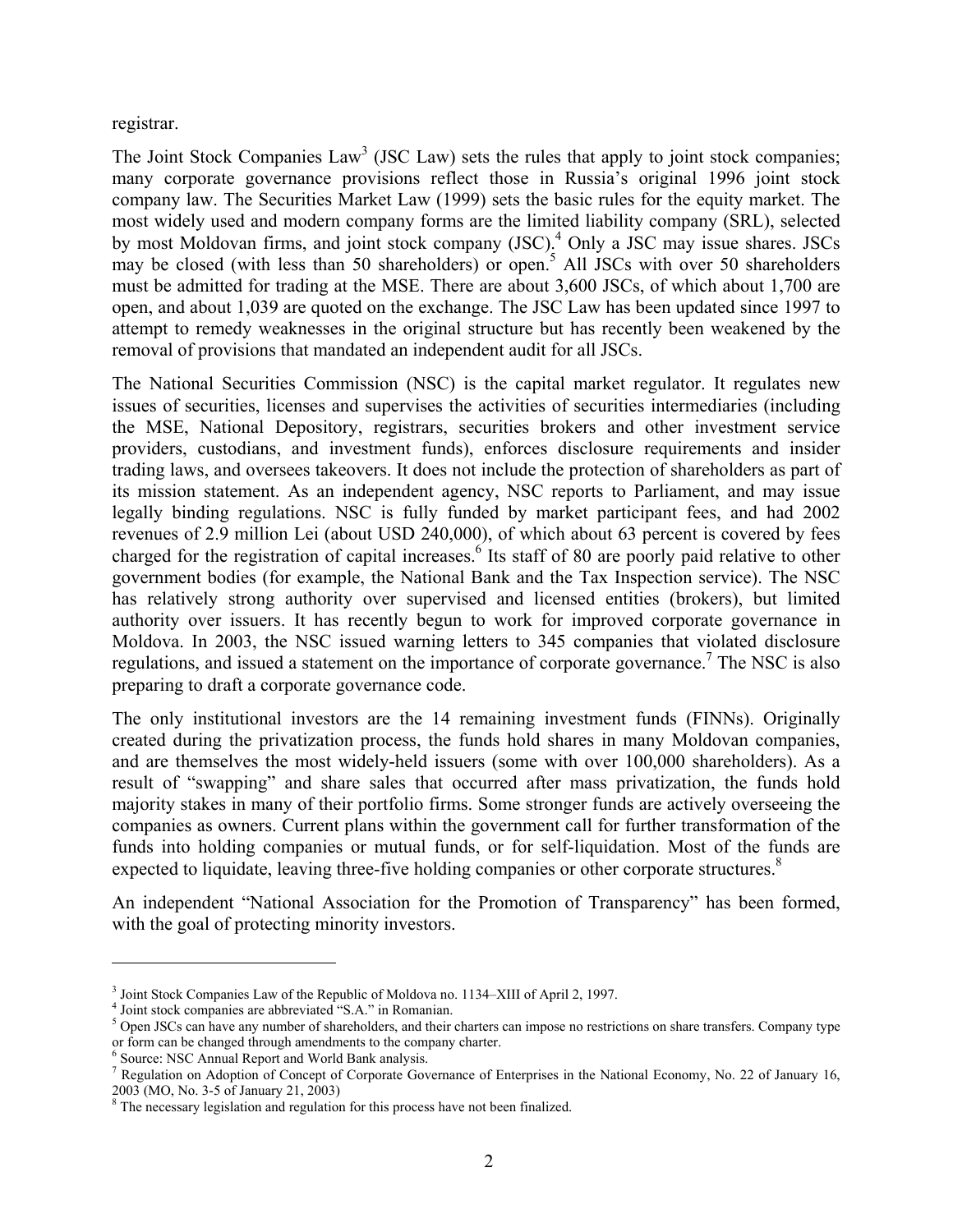#### **II. REVIEW OF CORPORATE GOVERNANCE PRINCIPLES**

This section assesses the Moldova's compliance with each of the OECD Principles of Corporate Governance. Policy recommendations may be offered if a Principle is less than fully observed.<sup>9</sup> Note that the OECD Principles relate only to open/publicly traded companies, although the recommendations may be helpful for all joint stock companies.

## **Section I: The Rights of Shareholders**

**Principle IA**: The corporate governance framework should protect shareholders' rights. Basic shareholder rights include the right to: (1) secure methods of ownership registration; (2) convey or transfer shares; (3) obtain relevant information on the corporation on a timely and regular basis; (4) participate and vote in general shareholder meetings; (5) elect members of the board; and (6) share in the profits of the corporation.

#### *Assessment*: *Partially observed*

*Description of practice:* **Secure methods of ownership registration.** Companies are responsible for maintaining the shareholders' register. Companies may keep the register themselves or use a specialized registrar. Companies with more than 50 shareholders, however, must use one of 18 licensed specialized registrars.<sup>10</sup> In practice, licensed registrars serve most open and closed JSCs (about 3,000 in total). Nominee ownership is allowed under the law, which may contribute to the lack of transparency of ownership (see below).

**Convey or transfer shares.** By law, shares in open JSCs are freely transferable, although in practice some company charters allow the board of directors the right to approve new shareholders.<sup>11</sup> The National Depository of Securities carries out the clearing and settlement of MSE-executed transactions on a delivery-versus-payment (DVP) T+3 basis. However, the shareholder recordkeeping structure is considered expensive by market participants, because most shareholders maintain their shares in the registry and not in the depository, and must reregister into and out of the depository each time they trade on the exchange.

**Obtain relevant information on the corporation on a timely and regular basis.** Information on companies is available (in principle) from a number of sources, including required periodic disclosure and directly from the company (see below).

**Participate and vote in general shareholder meetings**. The holders of common shares have clear legal rights to participate and vote in the Annual General Shareholders' Meeting (AGM). For additional information, see Principle IC.

**Elect members of the board.** The board of directors is elected by shareholders. Minority shareholders with more than 5 percent of voting shares may nominate candidates. Companies with more than 50 shareholders must use cumulative voting.<sup>[12](#page-3-3)</sup>

**Share in the profits of the corporation.** Annual dividends are approved by the AGM, following

<span id="page-3-0"></span><sup>9</sup> **Observed** means that all essential criteria are met without significant deficiencies. **Largely observed** means only minor shortcomings are observed, which do not raise questions about the authorities' ability and intent to achieve full observance in the short term. **Partially observed** means that while the legal and regulatory framework complies with the Principle, practices, and enforcement diverge. Materially not observed means that, despite progress, shortcomings are sufficient to raise doubts about the authorities' ability to achieve observance. Not observed means no substantive progress toward

<span id="page-3-1"></span><sup>&</sup>lt;sup>10</sup> Article 17, JSC Law. About 3,000 JSCs use independent registrars; many closed companies find it cheaper to use independent registrars than to carry out the function themselves.

<span id="page-3-2"></span><sup>&</sup>lt;sup>11</sup> Provisions establishing pre-emptive rights of an open company or its shareholders to purchase shares from other shareholders are outlawed by JSC Law Article 2(2).

<span id="page-3-3"></span><sup>&</sup>lt;sup>12</sup> Article 66, Law on JSCs.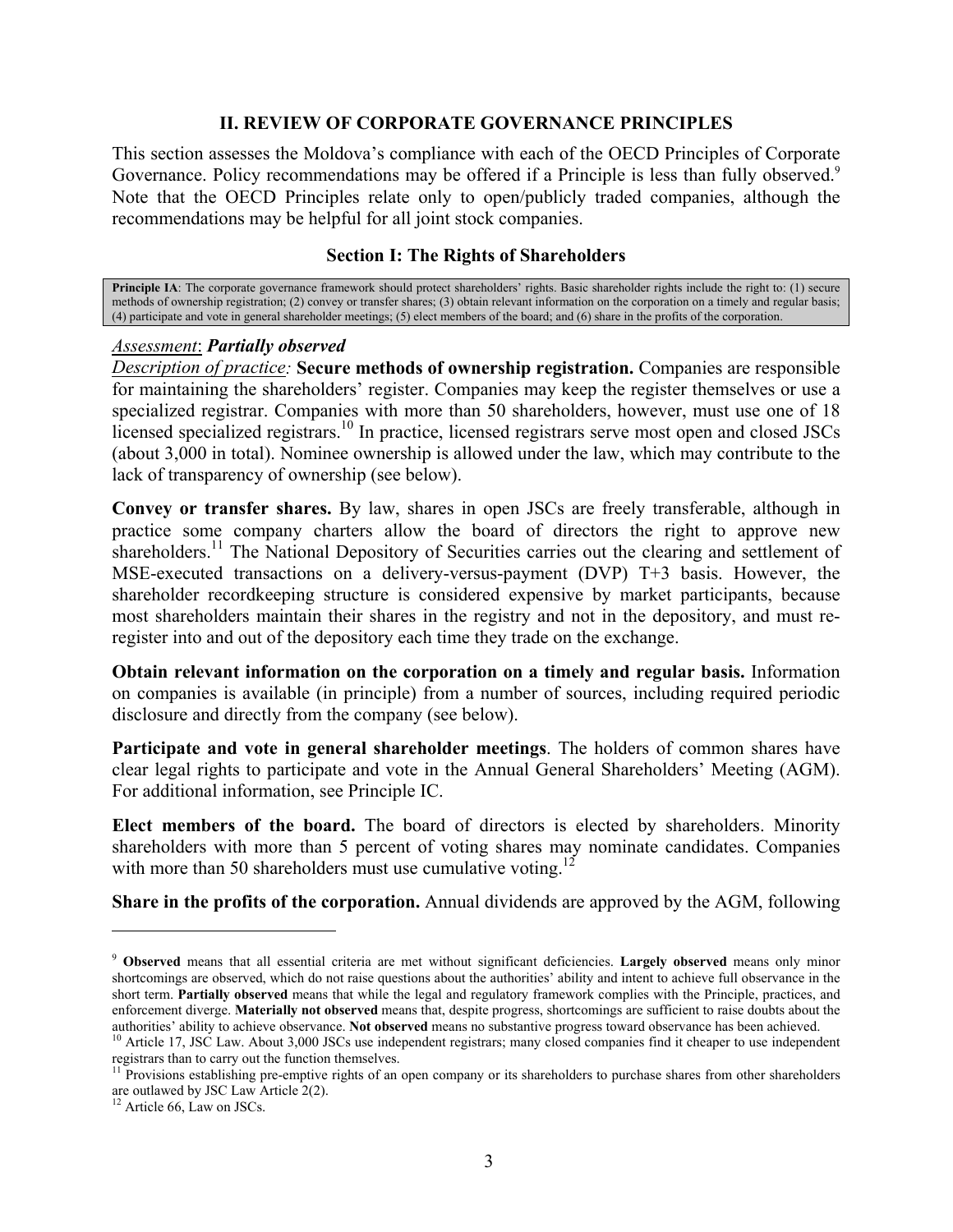a proposal of the board.[13](#page-4-0) The AGM cannot increase the board's proposal. Interim (quarterly or semi-annual) dividends can be set by the company board. Dividend decisions must be published within 15 days.

*Policy recommendations*: All open JSCs should be required by law to use an independent registrar. Regulators (or the stock exchange) should review company and bank charters and require the removal of any provisions that restrict the free transfer of shares of open JSCs.

To increase independence, reduce expenses, and improve ownership transparency, consideration should be given to the creation of a central registry to maintain the ownership records of open JSCs, and to removing the nominee ownership concept from the law.

**Principle IB:** Shareholders have the right to participate in, and to be sufficiently informed on, decisions concerning fundamental corporate changes, such as: (i) amendments to the governing documents of the company; (ii) the authorization of additional shares; and (iii) extraordinary transactions that in effect result in the sale of the company.

## *Assessment: Materially not observed*

*Description of practice*: Shareholders participate in most fundamental corporate decisions. The AGM has the exclusive authority to amend the corporate charter, elect directors, fix their remuneration, appoint the auditor, change the company form, restructure or liquidate.<sup>14</sup> Decisions on large transactions (where the property value exceeds 50 percent of company assets) must also be referred to a majority vote at a shareholder meeting. Decisions on property totaling 25 to 50 percent of company assets must be adopted by unanimous decision of the board, excluding the votes of "interested" members. If the board's decision is not unanimous, or if more than one half of the board members are "conflicted," the decision must also be referred to shareholders.<sup>15</sup>Most fundamental decisions require a 2/3 majority vote of shareholders.

However, the board of directors has the authority to increase authorized capital, and to issue shares.<sup>16</sup> These powers have reportedly been used to dilute minority shareholders during the process of shareholder consolidation. Minority shareholders have some protection, because they enjoy pre-emptive rights to subscribe to new shares in proportion to their shareholding. However, the ability of the board to legally increase authorized capital by 50 percent without a shareholder vote is a serious violation of the OECD Principles, and is an invitation for majority shareholders to dilute the minority. The reliance of the NSC on fees from these capital increases also potentially creates a conflict of interest situation.

*Policy recommendations*: All increases in authorized capital should require the approval of the shareholders' meeting. The thresholds for shareholder approval of large-scale transactions should be reduced (e.g., requiring a shareholder vote at 25 percent of assets) particularly if the sale is to a related party.

Principle IC: Shareholders should have the opportunity to participate effectively and vote in general shareholder meetings and should be informed of the rules, including voting procedures, that govern them. (i) Shareholders should be furnished with sufficient and timely information concerning the date, location and agenda of general meetings, as well as full and timely information regarding the issues to be decided at the meeting. (ii) Opportunity should be provided for shareholders to ask questions of the board and to place items on the agenda at general meetings, subject to reasonable limitations. (iii) Shareholders should be able to vote in person or in absentia, and equal effect should be given to votes whether cast in person or in absentia.

 $\overline{\phantom{a}}$ 

<span id="page-4-0"></span><sup>&</sup>lt;sup>13</sup> Law on JSCs, Article 49.

<span id="page-4-1"></span><sup>&</sup>lt;sup>14</sup> Law on JSCs, Article 50.

<span id="page-4-2"></span><sup>&</sup>lt;sup>15</sup> Law on JSCs, Article 83(1).

<span id="page-4-3"></span><sup>&</sup>lt;sup>16</sup> Law on JSCs, Article 43 (2). The board can increase authorized capital by up to 50 percent of its value (as of the last AGM).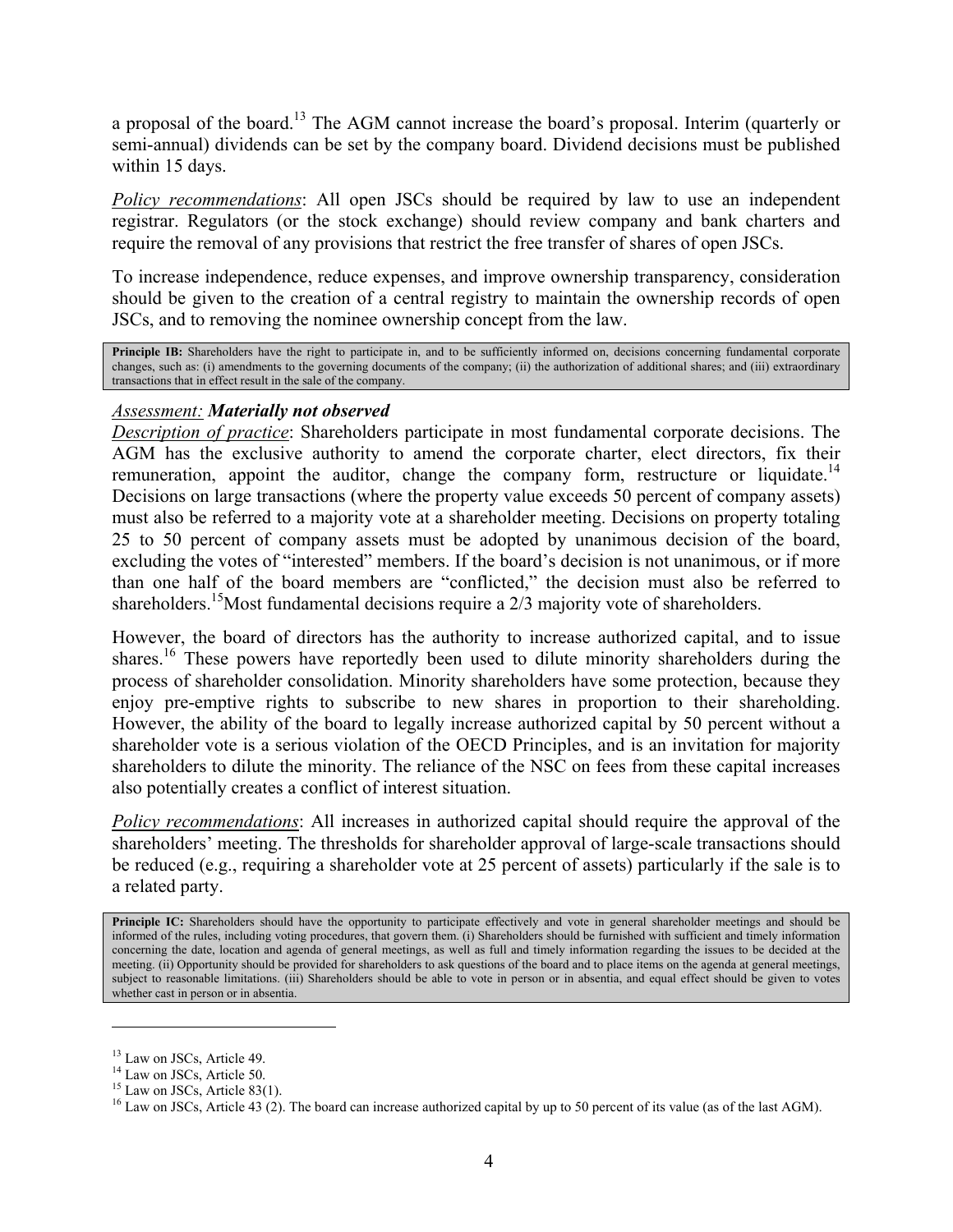#### *Assessment: Partially observed*

*Description of practice:* The procedures for preparing and holding a shareholder meeting are set by company charter. The ordinary AGM must be held between one and two months after the publication of the company's annual report.<sup>17</sup> A notice must be sent at least 30 days before the meeting to every registered shareholder and must be published twice (with an interval of ten days) in a newspaper.<sup>18</sup> The company must provide its shareholders with an opportunity to review relevant materials at least ten days before the meeting.[19 T](#page-5-2)he notification of shareholders represents a significant expense for many companies, especially investment funds.

The agenda for the general meeting (GM) is set by the board of directors, and the meeting cannot change the agenda nor adopt decisions on matters not included in the agenda. Shareholders with more than 5 percent of voting shares may force items onto the agenda (but only before its first publication). $^{20}$ 

The quorum for any shareholder meeting is 50 percent of voting shares.<sup>21</sup> If a repeated meeting is necessary, the required quorum is 1/3 of voting shares (50 percent for extraordinary meetings), and the meeting must be held between 20 and 60 days from the date of the original meeting.<sup>2</sup> Those shareholders who are registered shareholders on the date of the meeting are eligible voters.<sup>23</sup> Voting can be by open or secret ballot, according to a decision of the meeting, or by posted ballot according to special regulations.<sup>24</sup> Shareholders may appoint any person to be their proxy. To reach quorum, investment funds (some with about 100,000 shareholders) arrange for special powers of attorney from shareholders. These can commonly be granted by local authorities on behalf of local shareholders (i.e. a mayor can notarize a power of attorney for the shareholders in his village), and are valid for several years.

One problem that has emerged is the existence of significant numbers of shareholders who can no longer be located. Most are individuals who received shares during mass privatization but have since moved abroad, changed address, or died. By some estimates, the registry entries of at least 20 percent of shareholders (especially of the investment funds) are no longer valid.

*Policy recommendations*: Policymakers should consider reducing quorum requirements for investment funds, to make shareholder meetings more workable (and to reduce the incentive to abuse the collection of powers of attorney). Legal experts should review the Civil Code to

<span id="page-5-0"></span><sup>&</sup>lt;sup>17</sup> Companies having over 5,000 shareholders must hold regional general meetings, if the quorum was not represented at two previous meetings. The meeting invitation must include a schedule (time, date and location) for the regional meetings. Separate lists of shareholders are prepared based on their registered addresses. The agenda for all meetings is the same. All regional meetings must have a vote counting commission, as well as a centralized vote counting commission that includes a representative from each regional meeting commission. Detailed procedures for holding regional meetings are described in Articles 68-76 of the Regulation on Preparing and Holding General Meetings of Shareholders of Opened JSC Companies, of September 19, 2000 18 Law on JSCs, Article 55.

<span id="page-5-1"></span>

<span id="page-5-2"></span><sup>&</sup>lt;sup>19</sup> The materials that must be presented include the shareholder list, the annual financial statements, the annual report, the report of the revision commission, the audit report (if applicable), information about nominees the board and revision commission, and draft revisions to the charter.

<span id="page-5-4"></span><span id="page-5-3"></span>

<sup>20</sup> Law on JSCs, Article 52 (1).<br>
<sup>20</sup> Law on JSCs, Article 52 (1).<br>
<sup>21</sup> Law on JSCs, Article 58. The company articles can provide for a bigger quorum.

<span id="page-5-5"></span><sup>&</sup>lt;sup>22</sup> For extraordinary meetings, quorum for repeated meetings is 50 percent of voting shares, and resolutions must be adopted by at least 1/3 of the voting shares.

<span id="page-5-6"></span> $2<sup>23</sup>$  This system is possible because the National Depository and registrars continuously update the original list of eligible shareholders with the transactions made between the time of the meeting announcement and the meeting date.<br><sup>24</sup> Law on JSCs, Article 61. Voting results are recorded in the minutes signed by the members of the counting comm

<span id="page-5-7"></span>the revision commission, and are attached to the minutes of the general meeting of shareholders.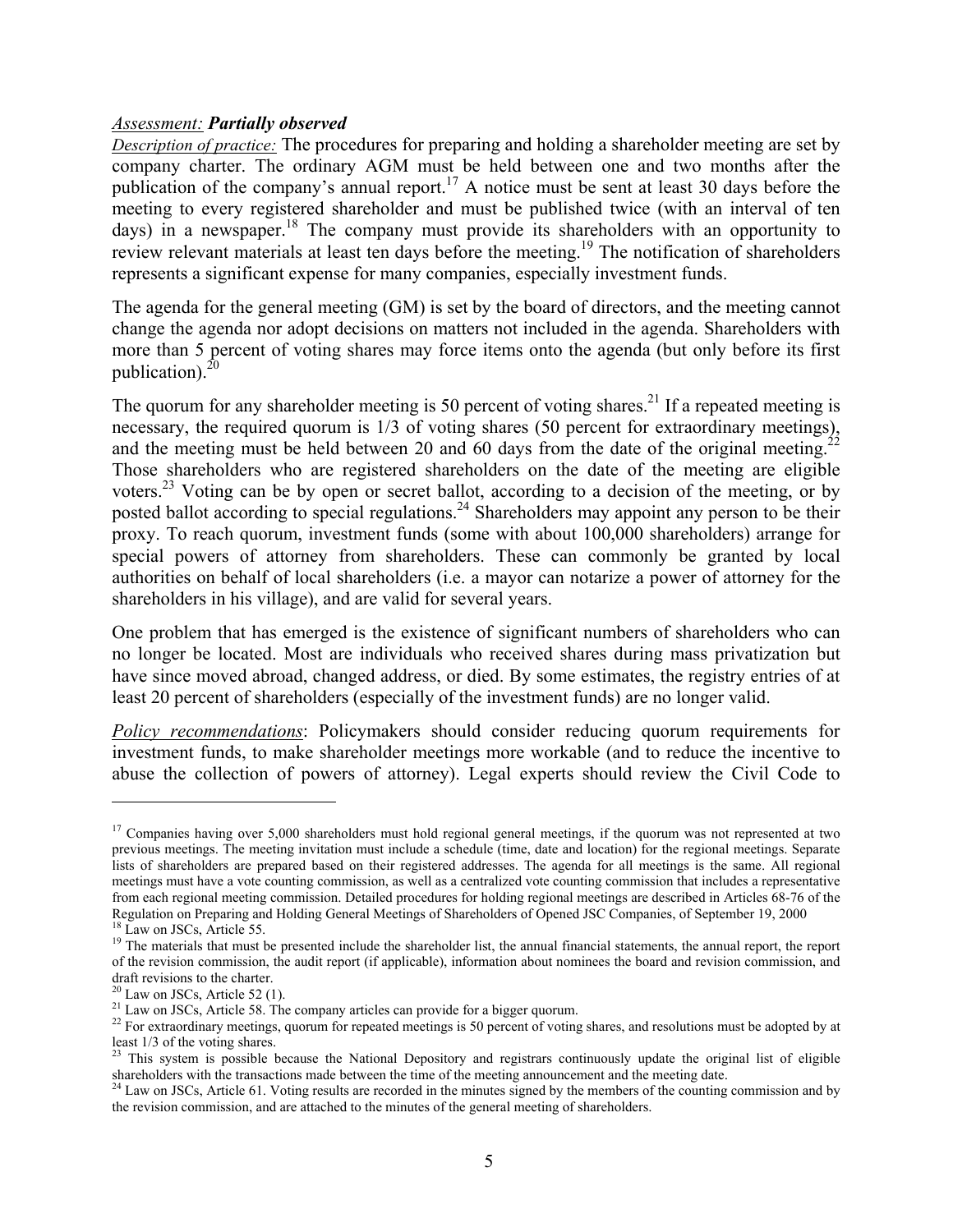remove the ability of third parties to grant powers of attorney for shareholders without their specific approval.

**Principle ID:** Capital structures and arrangements that enable certain shareholders to obtain a degree of control disproportionate to their equity ownership should be disclosed.

## *Assessment: Materially not observed*

*Description of practice*: The company charter lays out the voting rules regarding the company's capital structure. Companies can to issue ordinary and preferred shares. Common shares carry one vote.[25](#page-6-0) Preferred shares in most cases are non-voting, are limited to 25 percent of total capital, but are rare in practice.<sup>26</sup> Shareholder agreements are not addressed in the law and need not be disclosed. Information on the rights attached to different share classes is set out in the corporate charter, the prospectus, and in company annual reports (which are often difficult to obtain in practice).

The law requires disclosure of significant ownership by companies and shareholders. Shareholders passing the 25 percent direct or indirect ownership threshold must make a material event disclosure within five days. Companies must disclose all direct 5 percent shareholders in the annual report. However, beneficial ownership and control disclosure is a key concern. Current practice appears to be disclosure to the first level of nominee ownership, with offshore shell companies often used to hide ultimate shareholder identities. Shareholder disclosure at the 25 percent level is reportedly rare. Market participants agree that it is difficult or impossible for investors to obtain official information on ultimate equity ownership. A review of corporate governance in the financial sector under the Financial Sector Assessment Program indicated the presence of significant cross-holding relationships among listed firms and the financial sector.

*Policy recommendations*: Disclosure of ultimate ownership and control structures is an important issue for improving corporate governance in Moldova. Legislation should be clarified and should require that all direct and indirect ownership positions be publicly disclosed at the levels required to meet international standards (10 percent as in the EU). Policymakers should establish that improvements to the disclosure of ownership and control structures are a top regulatory priority, develop an action plan, and investigate alternative approaches to require the disclosure of ownership and control positions. These could include the creation of a central registry and the removal of the right to hold shares in nominee name (see Principle IA, above). The disclosure of shareholder agreements should also be required.

**Principle IE:** Markets for corporate control should be allowed to function in an efficient and transparent manner.

## *Assessment: Not observed*

 $\overline{\phantom{a}}$ 

*Description of practice*: The market for corporate control functions poorly and is not transparent. The JSC Law requires that a person (or group of affiliated persons) who has acquired more than 50 percent of an open JSC must (within one month) make a tender offer to buy all outstanding shares.<sup>27</sup> However, the company charter (or general shareholder meeting) can exempt the company from this requirement. In addition, because of opaque ownership structures, bidders can break up their shareholdings into smaller pieces and effectively exempt themselves from the

<span id="page-6-1"></span>

<span id="page-6-0"></span><sup>&</sup>lt;sup>25</sup> Article 59, Law on JSCs. Some experts consider cumulative voting to be a deviation from one-share / one-vote.<br><sup>26</sup> On April 30, 2004, the 21 issues of preferred shares quoted at the MSE accounted for about 0.2 percen

<span id="page-6-2"></span>by an expert evaluation firm.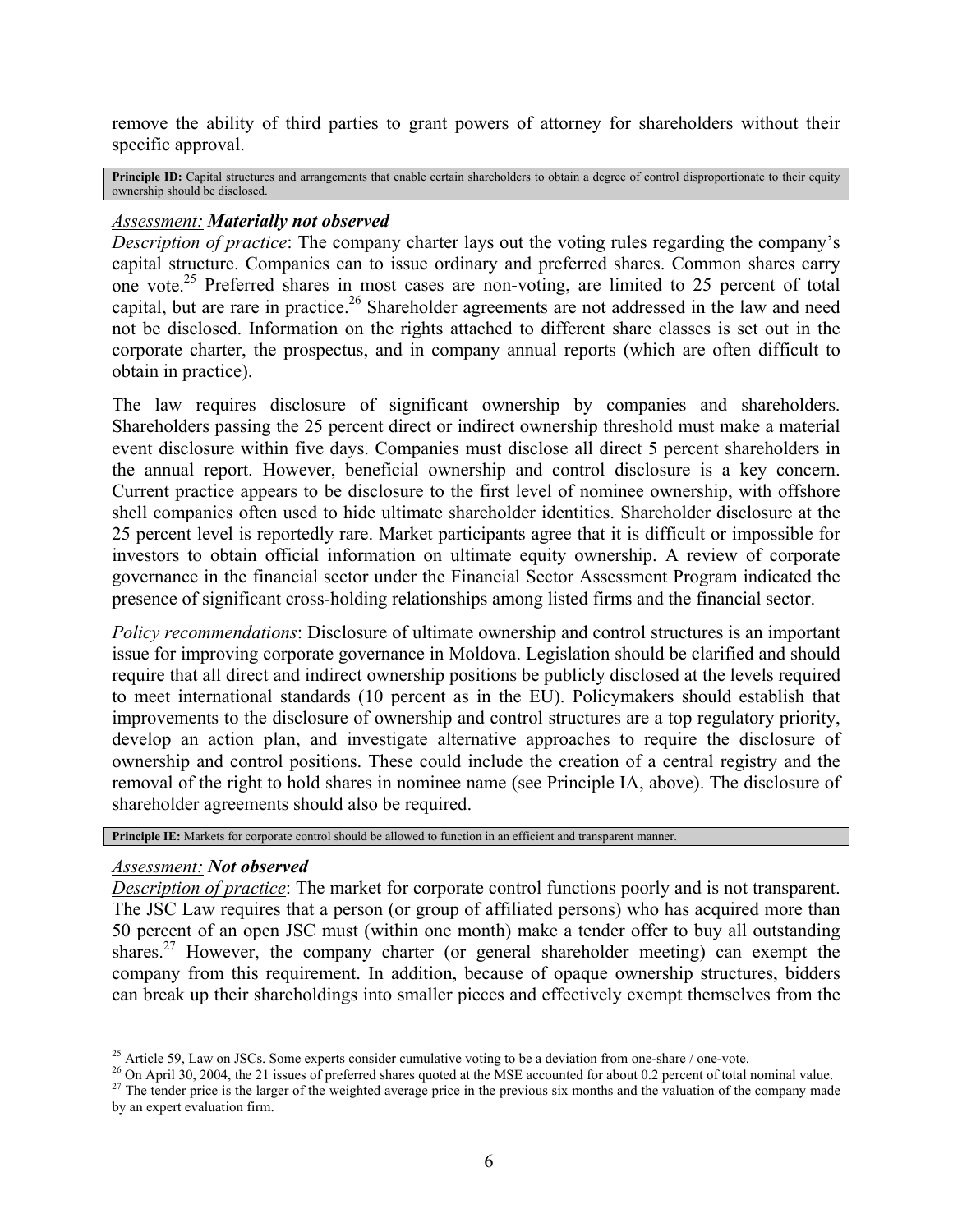mandatory bid requirement. There are no "squeeze-out" provisions that allow investors with 90 or even 97 percent of the shares to oblige the remaining small shareholders to sell their shareholdings. Such provisions give strategic investors the option of purchasing all the shares of a company in order to gain full control and avoid the minority shareholder protection of the JSC Law, and allow companies to efficiently "go private." A key issue in squeeze-out provisions is the establishment of a market price for the small shareholders.

*Policy recommendations:* Companies should not be able to exempt themselves from the tender offer requirement. Effective ownership disclosure is the key to improving the transparency of the market for corporate control – see recommendations for Principle ID above. Longer-term, the NSC should work to refine takeover law in line with EU practice, provide strategic investors with the option of buying out small shareholders (through squeeze-out provisions), and establish enforcement mechanisms to ensure compliance with the legislation..

**Principle IF:** Shareholders, including institutional investors, should consider the costs and benefits of exercising their voting rights.

# *Assessment: Partially observed*

*Description of practice*: The only current institutional investors are the former privatization investment funds (FINNs). After the consolidation of ownership in Moldova, many of these are behaving more like holding companies than typical investment funds, and have taken control of a large portion of their portfolio. The very limited number of foreign portfolio investors include the EBRD, Western NIS Fund, and some Romanian investors, all of whom have played a major role in the corporate governance in the firms and financial institutions in which they have invested.

*Policy recommendations*: Policymakers revising the investment funds law should consider introducing requirements for licensed institutional investors to disclose voting policies, in line with the revised OECD Principles.

# **Section II: The Equitable Treatment of Shareholders**

**Principle IIA:** The corporate governance framework should ensure the equitable treatment of all shareholders, including minority and foreign shareholders. All shareholders should have the opportunity to obtain effective redress for violation of their rights. All shareholders of the same class should be treated equally. (i) Within any class, all shareholders should have the same voting rights. All investors should be able to obtain information about the voting rights attached to all classes of shares before they purchase. Any changes in voting rights should be subject to shareholder vote. (ii) Votes should be cast by custodians or nominees in a manner agreed upon with the share's beneficial owner.

# *Assessment: Materially not observed*

 $\overline{\phantom{a}}$ 

*Description of practice*: In principle, the corporate governance framework provides equitable treatment of all shareholders and an opportunity for effective redress. Shareholders may approve changes to their basic rights, and shareholders of the same class must be treated equally.

Shareholders have several ways to defend their rights. An individual or shareholder group with 25 percent or more of voting shares can call an extraordinary shareholder meeting (EGM) - a threshold which is very high by international standards. Any shareholder may challenge shareholder resolutions in court.<sup>28</sup> Generally, this has been the most common form of shareholder action, and some actions have been successful. However, most observers agree that

<span id="page-7-0"></span><sup>&</sup>lt;sup>28</sup> Law on JSCs, Article 59(5). According to the law, decisions can be challenged if: (a) proper meeting notification rules were not followed; (b) the shareholder was not allowed to participate in the general meeting without lawful reasons; (c) the meeting was held without quorum; (d) the issue was not included in the agenda of the general meeting; (e)the shareholder voted against the decision that infringed on his/her rights and legal interests; (f) shareholder rights were otherwise significantly violated.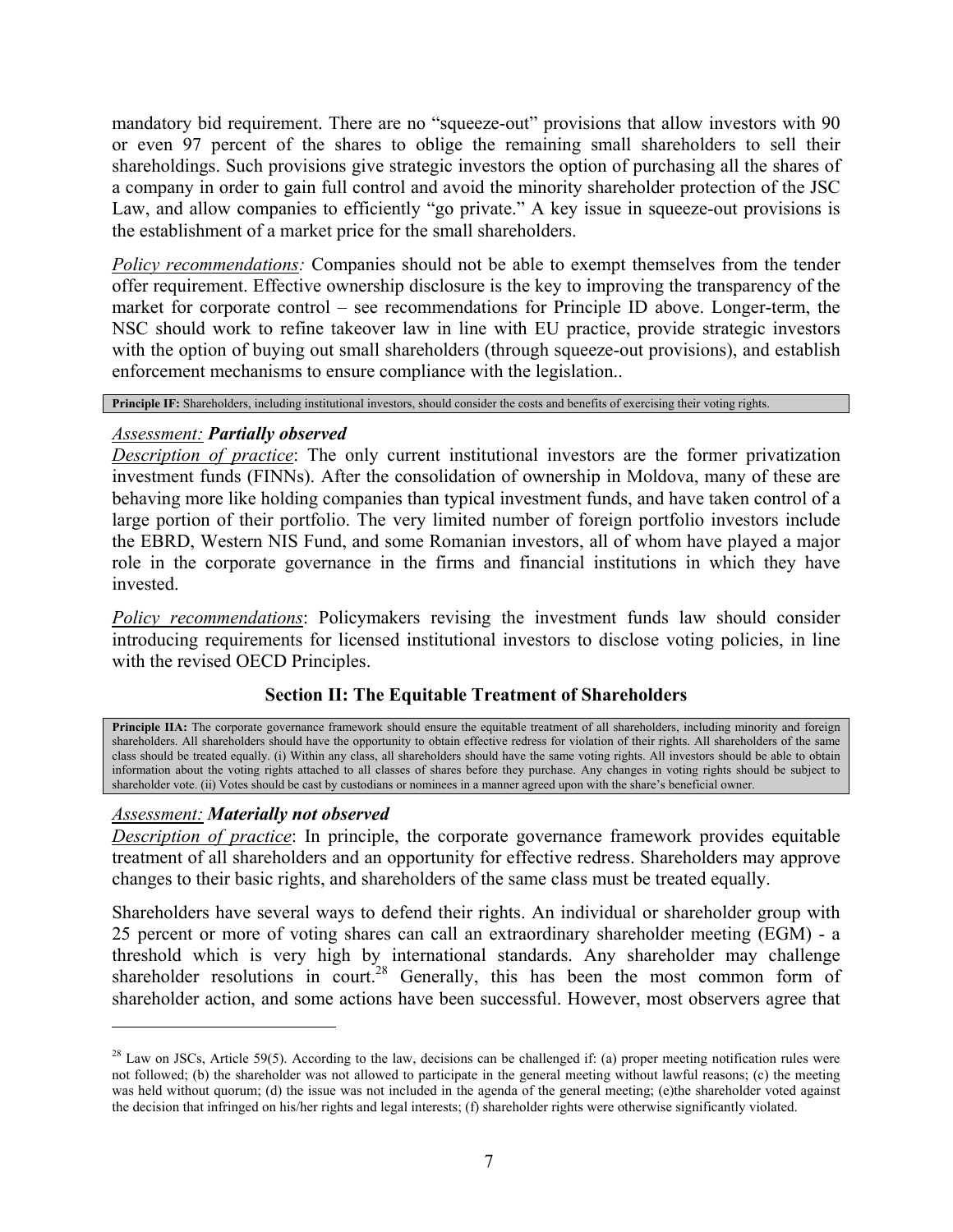<span id="page-8-2"></span>the efficiency of the legal proceedings is often compromised by inefficiency and corruption within the legal system.

Shareholders may also demand that the company purchase ("redeem") their shares in the event of significant decisions taken by the company.<sup>29</sup> The shareholder must have voted against the decision, or have been prevented from participating in the AGM, and must demand redemption within two months. The redemption of the company's shares is carried out at their market price, or according to company articles. However, the redemption provisions do not apply to listed companies. This has reportedly been a great incentive for companies to obtain listed status and eliminates an otherwise helpful shareholder right.

Shareholders can also complain to the regulators (NSC). Regulators may begin administrative proceedings and fine offending companies. However, the NSC lacks sufficient statutory authority and the ability to impose material fines. Maximum fines that can be imposed by the NSC are about MDL 3,600 (USD 300), which cannot be expected to influence corporate behavior.<sup>30</sup> The Commission's decisions are generally published, but not always the reasoning behind them.

Voting by custodians and nominees must follow the instructions of their clients. A nominal holder of securities (including a custodian) may only vote with a power of attorney, which must be formalized in accordance with Civil Code requirements.

*Policy recommendations*: The JSC law should be modified to lower the threshold to call an extraordinary meeting from 25 percent to 10 percent (or even 5 percent). In addition, the exemption of listed companies from the redemption rules should be removed.

NSC authority and powers should be increased to support shareholder rights. The NSC should add the protection of shareholders to its mission statement, work to increase salaries to the level of comparable organizations (e.g. the Central Bank), and work to increase its investigation and enforcement powers over issuers. The level of fines and other administrative penalties should be greatly increased. At the same time, a critical factor in building investor confidence in the capital markets is a transparent, coherent and fair system of enforcing laws and regulations. Measures should be put in place to increase the NSC's transparency and accountablility. In particular, all NSC decisions should be published. The public information should include not only the final decision taken by the NSC, but also the reasoning behind the decision.

**Principle IIB:** Insider trading and abusive self-dealing should be prohibited.

## *Assessment: Partially observed*

l

*Description of practice*: Insider trading is prohibited by law, but there have been no penalties or prosecutions for insider-trading matters.<sup>31</sup> Insider trading is enforced by the NSC, but no

<span id="page-8-0"></span> $^{29}$  Law on JSCs, Article 79. Redemption triggers in the law include: (a) the company converts from open to closed form; (b) other changes to the changes to the company charter are introduced that limit shareholder rights; (c) a large transaction is completed (at least 25 percent of company assets), or (d) the shareholders' meeting approves a reorgani

<span id="page-8-1"></span>

 $30$  The maximum is set under the legislation on administrative sanctions and applies to all regulatory agencies.<br><sup>31</sup> Law on Securities Market, Article 60. Under Article 59, insiders include: (a) members of the Board of commission, and management; (b) persons that control the issuer; (c) persons that "by virtue of their position, or under an agreement, or due to the confidence of the issuer or other its insider" have access to the inside information of the specified issuer; and (d) individuals who within the last six months were insiders as defined above. Insiders cannot make transactions that benefit from confidential information, with the issuer's securities or with the securities of a third party involved in transactions with the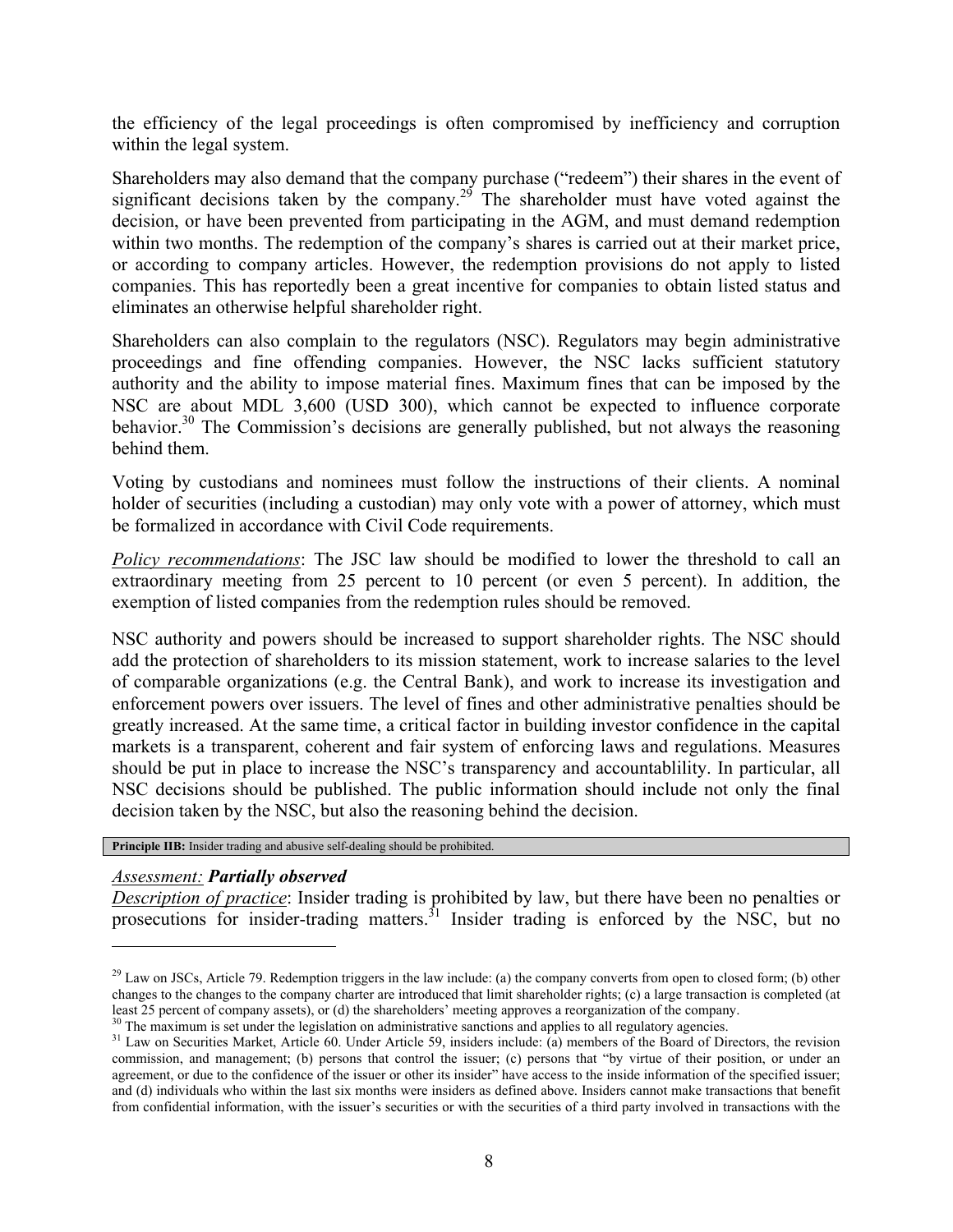enforcement actions have been taken to date, and the legal definitions of insiders (and affiliated parties) are weak. Administrative sanctions can include a fine of up to 100 minimum wages (a maximum of about USD 150), and the transaction's reversal.<sup>32</sup> Damages inflicted by a violation of the laws regulating the operation of the securities market must be repaired in the manner provided for by civil legislation.

Open JSCs must disclose to the NSC a list of insiders and information on insider trading. Members of the board, management, revision commission and other management bodies must submit a quarterly report to the issuer on the total number of the issuer's securities they hold.<sup>33</sup> This information is also published in the annual report.

Shareholders with conflicts of interests may not vote on the transactions in which they have an interest.<sup>34</sup> However, there are no specific requirements for shareholder approval of related party transactions (unless they are considered "large transactions;" see Principle IB above). All related party transactions must be approved by a unanimous board vote, excluding those members with a conflict. If unanimity can not be reached or more than half the directors are conflicted, then a resolution must be made by the AGM. If the board is not properly informed about related party transactions and later discovers them, they can be cancelled by management. Companies cannot make loans to directors or managers.

However, there is little evidence that this process works in practice. There is no vetting of transactions by independent board members (or an audit committee).

*Policy recommendations:* International experience suggests that prosecuting insider trading is difficult and expensive, and that enforcement efforts should focus on disclosure of insider holdings and trading activities and active administrative enforcement of violations. Administrative sanctions should be greatly increased to effectively deter insider trading.

Policymakers should review international experience on related party transaction approval. At a minimum, the definition of insiders should include all significant (i.e. 5 or 10 percent level) shareholders. Policymakers should consider introducing a requirement for shareholder approval of related party transactions, at a low threshold (e.g. in Russia this is 2 percent of assets).

Principle IIC: Members of the board and managers should be required to disclose any material interests in transactions or matters affecting the corporation.

## *Assessment*: *Partially observed*

l

*Description of practice*: Related parties "...shall submit to the board no less frequently than once a year a written statement with the information sufficient for timely revelation of transactions

issuer or intending to become involved in such transactions, nor exert influence over the conclusion of transactions by third parties with the issuer's securities. Insiders cannot transmit confidential information to any person who might use such information for the completion of transactions with the issuer's securities.

<span id="page-9-0"></span> $32$  Administrative Tort Code, Article 162/6. Fines are up to fifty minimum wages for "citizens" and up to a hundred for officers. Criminal sanctions (based on the non-performance or undue performance by an officer of his/her service duties as a consequence of negligence or bad faith, if this has caused "large-scale damages" to the public interest or to the legal rights and interests of natural or legal persons) can include a fine in the amount of up to 500 minimum wages, or by a three-year prison term, a possible banning from right to fill certain positions or to practice certain activities for up to three years (Article 329 of the Criminal Code).<br><sup>33</sup> Securities Market Law, Article 59.

<span id="page-9-2"></span><span id="page-9-1"></span><sup>&</sup>lt;sup>34</sup> Law on JSCs, Article 85. Parties with a potential conflict of interest are defined as 25 percent shareholders, directors, managers, their family. They must also be a transaction counterpart or a substantial owner (10 percent) or counterpart representative.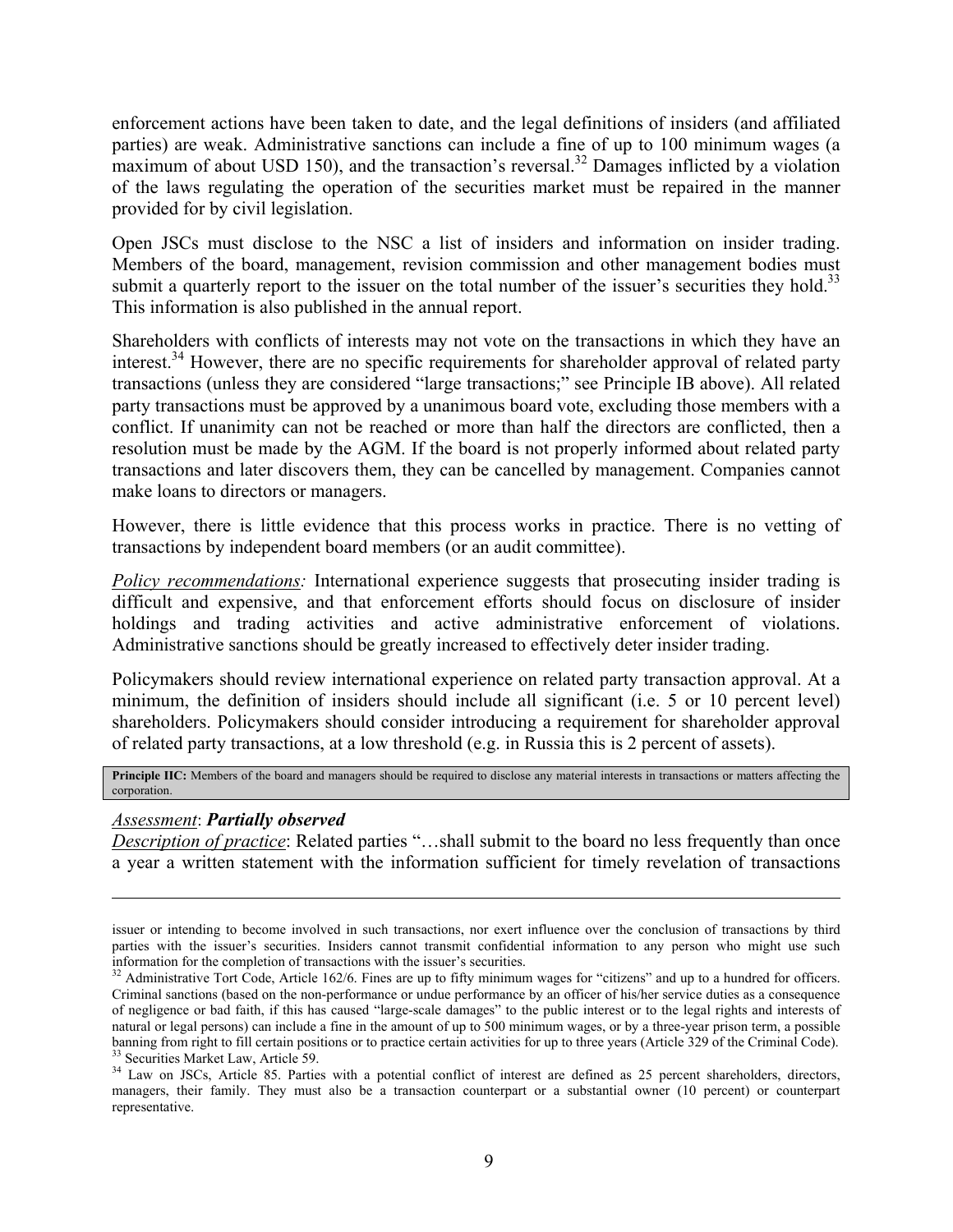with a conflict of interest..." and shall "...in writing inform the company management whose terms of reference include such transactions of its interest."[35](#page-10-0) National Accounting Standard 24 appears to require information similar to IAS 24 (on related party transactions), but the lack of audit requirements and published financial statements means that, in practice, related party transactions are not disclosed in the financial statements or annual report.

*Policy recommendations*: See recommendations on disclosure below. Related party transactions above a certain level should also be considered "material events" and disclosed immediately.

# **Section III: Role of Stakeholders in Corporate Governance**

Principle IIIA: The corporate governance framework should recognize the rights of stakeholders as established by law and encourage active cooperation between corporations and stakeholders in creating wealth, jobs, and the sustainability of financially sound enterprises. The corporate governance framework should assure that the rights of stakeholders that are protected by law are respected.

## *Assessment: Materially not observed*

*Description of practice*: Employees have the right to participate in the administration of the company in order to protect their interests, especially during the insolvency process. According to the new Labor Code, employees are entitled to participate in the drafting of internal regulations in the social and economical areas, in the settlement of disputes and problems concerning the rights and interests of the employees, and to collaborate with company management. Employees can serve on the board (but not as a majority), and the company can establish other mechanisms of employee participation in corporate governance. During insolvency procedures, employees delegate a representative to uphold their rights with the committee of the company's creditors.

Former employees and management are powerful stakeholders in Moldova. The level of awareness of corporate social responsibility is relatively low. There are no voluntary codes of practice or recommendations on relations with stakeholders developed by either business or NGOs. The enforcement of creditor rights in Moldova is not effective.<sup>36</sup> Many court decisions in favor of creditors have proven to be impossible to enforce.

*Policy recommendations*: Measures to strengthen the rights of shareholders will also be helpful in supporting the rights of other stakeholders.

**Principle IIIB:** Where stakeholder interests are protected by law, stakeholders should have the opportunity to obtain effective redress for violation of their rights.

## *Assessment: Materially not observed*

*Description of practice*: Any stakeholder whose constitutional rights have been violated may appeal to the court for redress. However, the judiciary system is considered to be slow and less than fully transparent in resolving commercial disputes.

**Principle IIIC.** The corporate governance framework should permit performance-enhancement mechanisms for stakeholder participation.

#### *Assessment: Partially observed*

*Description of practice:* Performance-enhancement mechanisms (e.g. profit sharing and stock options) are uncommon in Moldova. Many bank employees receive shares as compensation.

**Principle IIID:** Where stakeholders participate in the corporate governance process, they should have access to relevant information.

<span id="page-10-0"></span> $35$  Law on JSCs, Article 85(3).

<span id="page-10-1"></span><sup>36</sup>Doing Business Indicators 2004 – Creditor Rights; http://rru.worldbank.org/DoingBusiness/.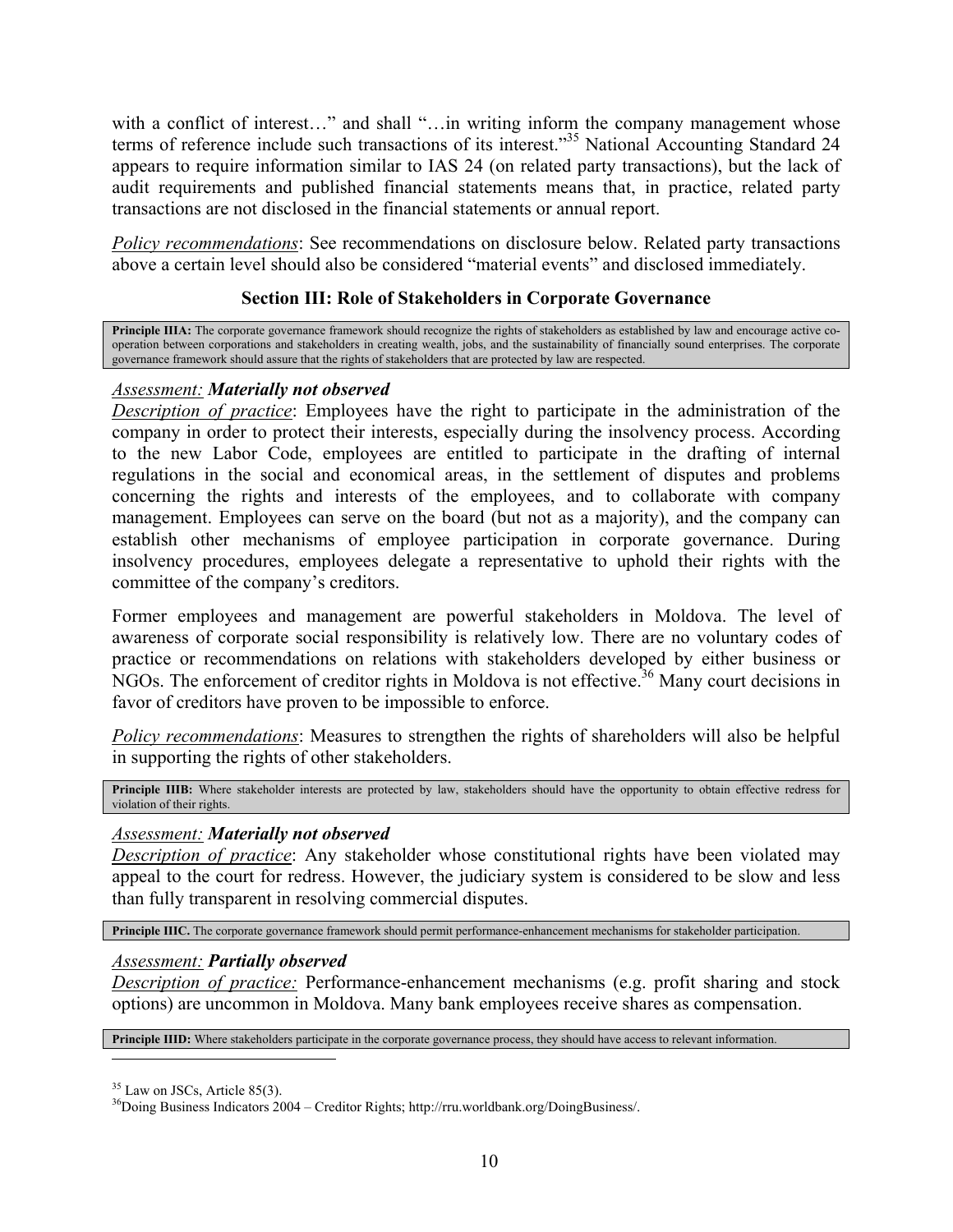#### *Assessment*: *Materially not observed*

*Description of practice*: Stakeholders generally have limited access to the same company information as shareholders; this includes, for example, access to the information in the commercial court register and in the register of the NSC.

#### **Section IV: Disclosure and Transparency**

**Principle IVA:** The corporate governance framework should ensure that timely and accurate disclosure is made on all material matters regarding the corporation, including the financial situation, performance, ownership, and the governance of the company. Disclosure should include, but not be limited to, material information on: (1) The financial and operating results of the company. (2) Company objectives. (3) Major share ownership and voting rights. (4) Members of the board and key executives, and their remuneration. (5) Material foreseeable risk factors. (6) Material issues regarding employees and other stakeholders. (7) Governance structures and policies.

#### *Assessment: Not observed*

*Description of practice*: The law requires issuers to make substantial disclosures to the NSC and shareholders. Open JSCs must submit annual reports to the NSC that must include financial statements, and lists of: insiders and their securities transactions, members of the board (and their share holdings), significant (5 percent) shareholders, 25 percent holdings of other companies, information on share classes, and dividends. A summary of this information is published in the *Capital Market* newspaper published by the NSC. Quarterly reports (which were previously mandated by law) are no longer required.

However, in practice, most of this information does not appear to be available to shareholders or the public. Typical financial statements do not comply with applicable standards, and do not include the required notes and supporting statements. There is no management discussion or any kind of analysis of company objectives or risks. Major share ownership appears to be reported, but is often at the level of nominees, and does not give a clear picture of ownership. Information about the board is limited to the name of the board members, if available at all. There is no disclosure of board remuneration, the structure of governance bodies, or stakeholders.

Issuers are also required to disclose material information within five days.<sup>37</sup> Material information must be published in the press and directly disclosed to the NSC. However, compliance with this rule appears to be particularly weak. Review of the content of disclosure by the NSC appears to be very limited.

By law, companies are also required to disclose various useful information directly to shareholders and creditors, including the company charter, minutes of shareholder and board meetings, and opinions of the "revision commission."[38](#page-11-1) The full shareholder list is available at the time of the shareholder meeting. However, in practice and in spite of legal requirements, many companies usually claim that most information is a "commercial secret" and is not made available. Obtaining information from companies often requires lengthy correspondence and threats of lawsuits, and the process may last months.

Commercial banks make significantly better disclosures, because of the active oversight of the National Bank of Moldova.

 $\overline{a}$ 

<span id="page-11-0"></span> $37$  Material information includes: issuer reorganization, decisions and information on securities issues/public offers, dividends, identity of new direct 5 percent shareholders, general meeting decisions, changes in registrar or auditor and execution of large transactions.

<span id="page-11-1"></span><sup>&</sup>lt;sup>38</sup> Law on JSCs, Article 92.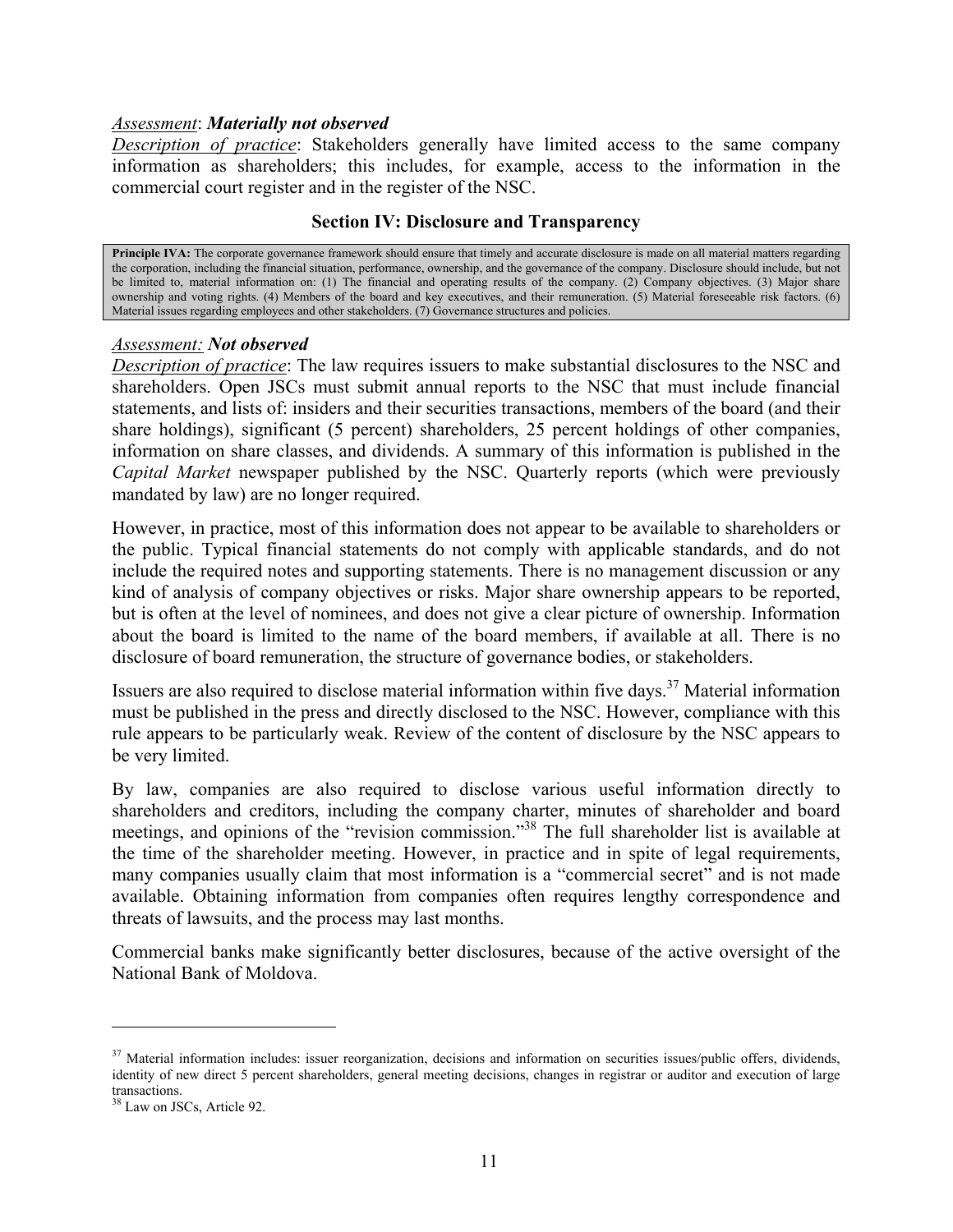*Policy recommendations*: The NSC should initiate a long-term program (with foreign technical assistance) to improve disclosure. (1) All significant direct and indirect shareholders should be obliged to publicly disclose their shareholdings and control positions of traded companies. (2) NSC should work to revise the annual report format, and requiring disclosure of all items recommended by the OECD Principles. The format should include clear and distinct disclosure guidelines for different types of companies (e.g. listed, large, and small open companies). (3) The NSC should then increase its review and enforcement of disclosure content. In the short term, the NSC should focus on disclosure compliance of listed companies and investment funds, and on the completeness of select non-financial information (ownership disclosures and related party transactions).

A major obstacle to improving compliance with disclosure requirements is the large number of companies that are required to file (1,600 open companies) and report (over 3,000 open and closed companies) to the NSC. A strategy should be developed to reduce the NSC's regulatory and processing burden, by reducing the number of companies that fall under its supervision. This will require a re-evaluation of the proper definition of an "open" company (that is, a company that is required to make public disclosures and receive some oversight from the NSC), and establishing procedures to allow companies to efficiently convert into other legal forms (see Principle IE).

Principle IVB: Information should be prepared, audited, and disclosed in accordance with high quality standards of accounting, financial and non-financial disclosure, and audit.

## *Assessment: Materially not observed*

*Description of practice*: All Moldovan firms must prepare accounts per National Accounting Standards (NAS), which are translations of International Financial Reporting Standards (IFRS). However, many IASs have not been translated. More serious is the fact that most companies do not comply with existing national accounting standards (see above). Auditing standards are translations of International Standards on Auditing (ISA). However, not all ISAs have been translated, and some are outdated.

*Policy recommendations*: See recommendations from the Accounting and Auditing ROSC.

**Principle IVC:** An annual audit should be conducted by an independent auditor in order to provide an external and objective assurance on the way in which financial statements have been prepared and presented.

#### *Assessment*: *Not observed*

l

*Description of practice*: An annual audit is not required for JSCs, and audits are now optional.<sup>[39](#page-12-0)</sup> Banks and insurance companies are legally required to provide audited financial statements. Ten percent shareholders can demand a special company audit (at their expense).<sup>40</sup> The removal of a mandatory audit provision reportedly resulted from powerful lobbying on the part of company managers and major shareholders. Their arguments were based on the low quality of audit services rendered by local audit companies. Audits were considered expensive and ineffective – many local auditors are considered to be unqualified, and managements could easily "convince" auditors to avoid the mention of any problems or violations. At the same time, shareholders do not demand a local audit, do not regard auditors as "allies," and consider audit costs to be

<span id="page-12-1"></span><span id="page-12-0"></span> $39$  Audits are required for banks and other specialized firms. Until 2001, the Law on JSCs required annual external audits for JSCs with over 50 shareholders. The threshold was raised to 300 shareholders, and then the requirement was removed entirely.<br><sup>40</sup> JSC Law.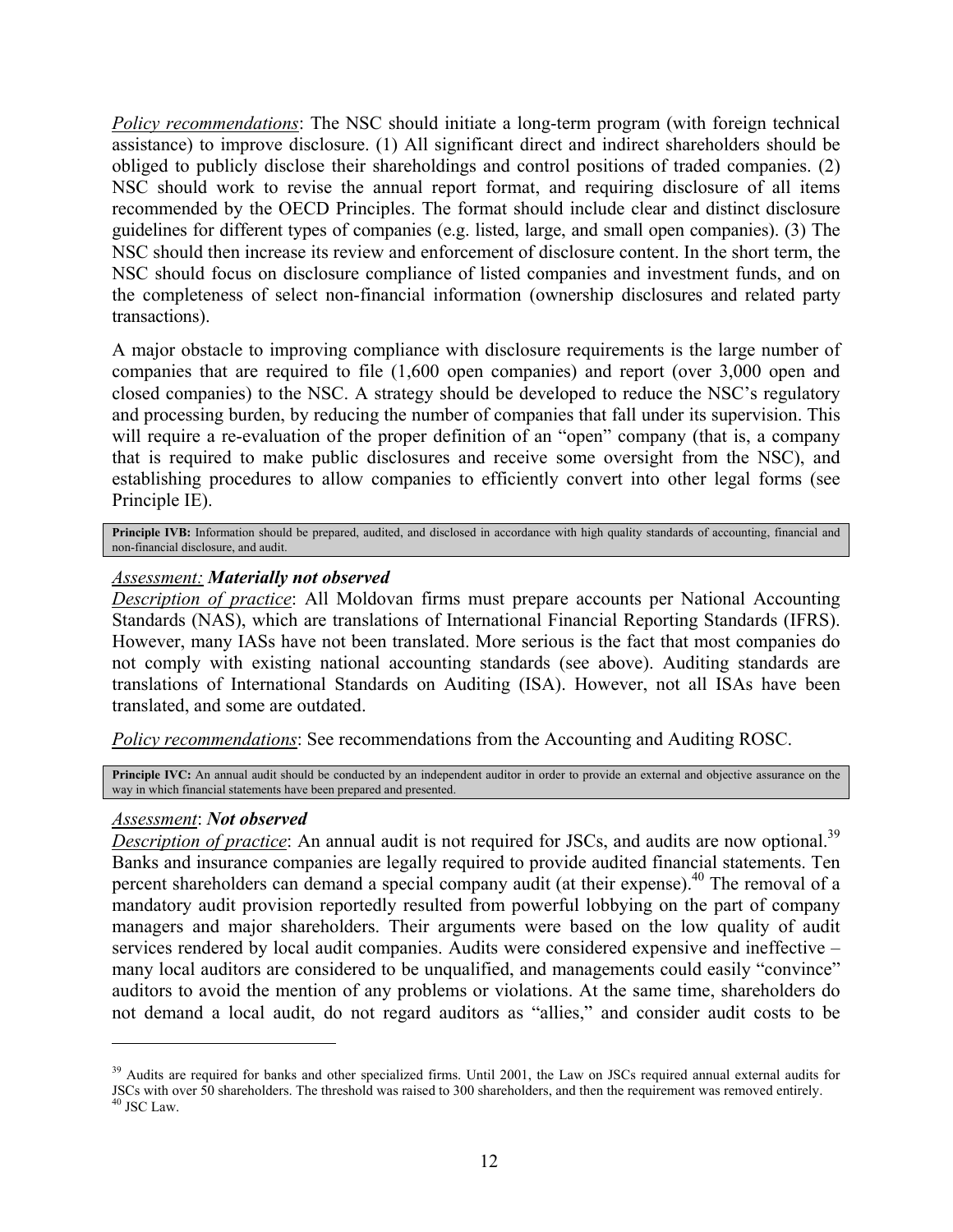unjustified. International network firms are present in Moldova, and audit commercial banks and companies with foreign investors. The liability of auditors (especially to third parties, such as investors or creditors) is unclear, and there appear to have been no lawsuits. Oversight of the audit is performed by the Ministry of Finance, but is in a very preliminary stage.

The "revision commission" (sometimes translated as "auditing commission") also plays a governance role. It is separately elected by shareholders; it oversees company's finances on behalf of shareholders. In practice, the commissions are reportedly selected by controlling shareholders (or are employees) and do not play an independent role in protecting minority shareholders. This commission has recently been abolished in Romania, in favor of external auditors. There is no legal requirement for a board audit committee to oversee the audit.

*Policy recommendations*: Policymakers should re-impose an annual audit requirement on all large enterprises, irrespective of the shareholding structure, in line with the EU regulation (please see the Accounting and Auditing ROSC for detailed recommendations).

The role, responsibilities and powers of the revision commission should be reviewed, and policymakers should consider abolishing it (as has been recently done in Romania). Although the commission may sometimes play a complementary role in protecting minority shareholder interests, it is no substitute for a well-functioning audit committee in overseeing the adequacy of a company's internal control systems and the integrity of its independent external audit.

**Principle IVD:** Channels for disseminating information should provide for fair, timely, and cost-effective access to relevant information by users.

# *Assessment: Not observed*

l

*Description of practice:* Information dissemination is a significant concern in Moldova. Shareholders and the public can obtain information from various sources, including the NSC's *Capital Market* newspaper, the company, and the State Registration Chamber. By law, companies must provide a large amount of potentially useful information at the request of shareholders and creditors, for minimal cost.<sup>41</sup> However, in practice, most companies reportedly reject these requests, based on exemptions for "commercial secrets." The State Registration Chamber is also a potentially valuable source of information. However, obtaining copies of company legal documents from the Chamber has been historically difficult.

*Policy recommendations*: See Principle IVA above. Regulation should be developed to specifically exclude statutory disclosure requirements from the definition of "commercial secrets."

In the short term, the NSC should set up a central location (like a public reading room in the NSC building) where shareholders or any interested party can read and photocopy all information on open JSCs that is required by law to be disclosed. Longer-term (three-five years), the NSC should design and build a simple electronic disclosure system with a goal of making public the complete statutory annual reports, including all non-financial information and the full financial statements

<span id="page-13-0"></span> $<sup>41</sup>$  Law on JSCs, Article 92. Information that must be provided by law includes the company charter, articles and all amendments;</sup> contracts with the registrar and auditor; minutes of AGMs and voting results; minutes of board meetings; the list of officers (including board members); lists of related parties (per the law); the prospectus (and amendments); data on the monthly volumes and average prices of the share transactions; financial, statistical and specialized statements; reports of the auditor and the revision commission; the annual report of the board; correspondence with shareholders.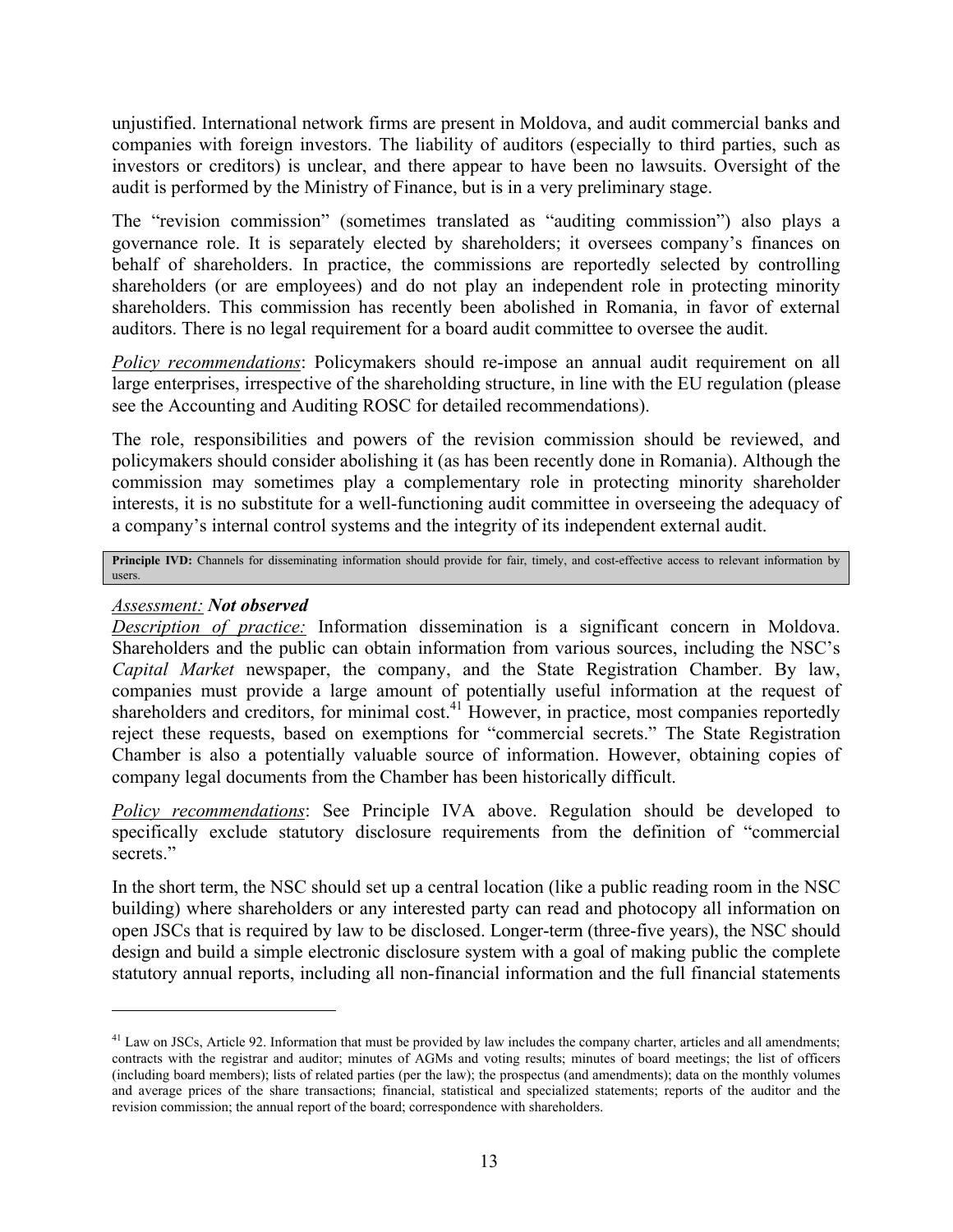(with notes and audit reports).

# **Section V: The Responsibility of the Board**

Principle VA: The corporate governance framework should ensure the strategic guidance of the company, the effective monitoring of management by the board, and the board's accountability to the company and the shareholders. Board members should act on a fully informed basis, in good faith, with due diligence and care, and in the best interest of the company and the shareholders.

## *Assessment: Materially not observed*

*Description of practice*: Moldovan company law calls for a two-tier board. The board of directors (*consiliu de administratie*) is the supervisory board, elected (by cumulative voting in large companies) by the shareholder meeting. Companies also have a management board ("the executive body"). The executive body is either directly appointed by the board of directors, or (if specifically allowed in the charter) elected by shareholders.<sup>42</sup> By law, members of the executive body can serve on the board of directors, but cannot be a majority. The chairman of the board can be separately elected by the shareholder meeting, or elected by the board (depending on the charter). The chief executive officer (head of the executive body) cannot be board chairman. The "revision commission" also plays a governance role (see Principle IVC).

A brief survey of the top ten company boards indicates that they vary in size between five and 11 members, with an average size of between six and seven.

*Policy recommendations*: Policymakers should reconsider existing legal provisions that allow shareholders to directly elect the executive body. This removes a key power of the board of directors, and weakens it considerably.

To allow the board to obtain meaningful results from cumulative voting, a minimum board size requirement should be added to the JSC law. The NSC (together with a range of stakeholders and international experts, including ones from neighboring countries) should draft a code of corporate governance. The code should provide a detailed framework for boards of directors in Moldova, including duties, legal responsibilities, functions, and independence requirements. (The code process could also result in detailed legal recommendations for modifications to the Law on JSCs.) A director training program should also be made available, with support from the MSE, government, and private sector. Training will give directors an understanding of their role and duties and educate them in financial, business, and industry practices.

**Principle VB:** Where board decisions may affect different shareholder groups differently, the board should treat all shareholders fairly.

## *Assessment: Materially not observed*

l

*Description of practice*: A major weakness in the legal and regulatory framework is the absence of any legal provisions that define the duties of the board of directors (and the executive body) to shareholders to the company, and of any requirements that the board of directors should treat all shareholders equally. In practice, board members are responsibly to the shareholders that appoint or nominate them. However, the concepts of acting reasonably and in good faith are not clearly grounded in law, which tends to provide detailed prescriptions of required actions.

Ten percent shareholders can initiate lawsuits against managers or members of the board who have failed to act in the interests of the company or reasonably or in good faith. Class action suits

<span id="page-14-0"></span> $42$  Moldovan two-tier boards differ from German two-tier boards in that (i) the management board can be appointed directly by shareholders, and (ii) members of the management board can serve simultaneously on the supervisory board.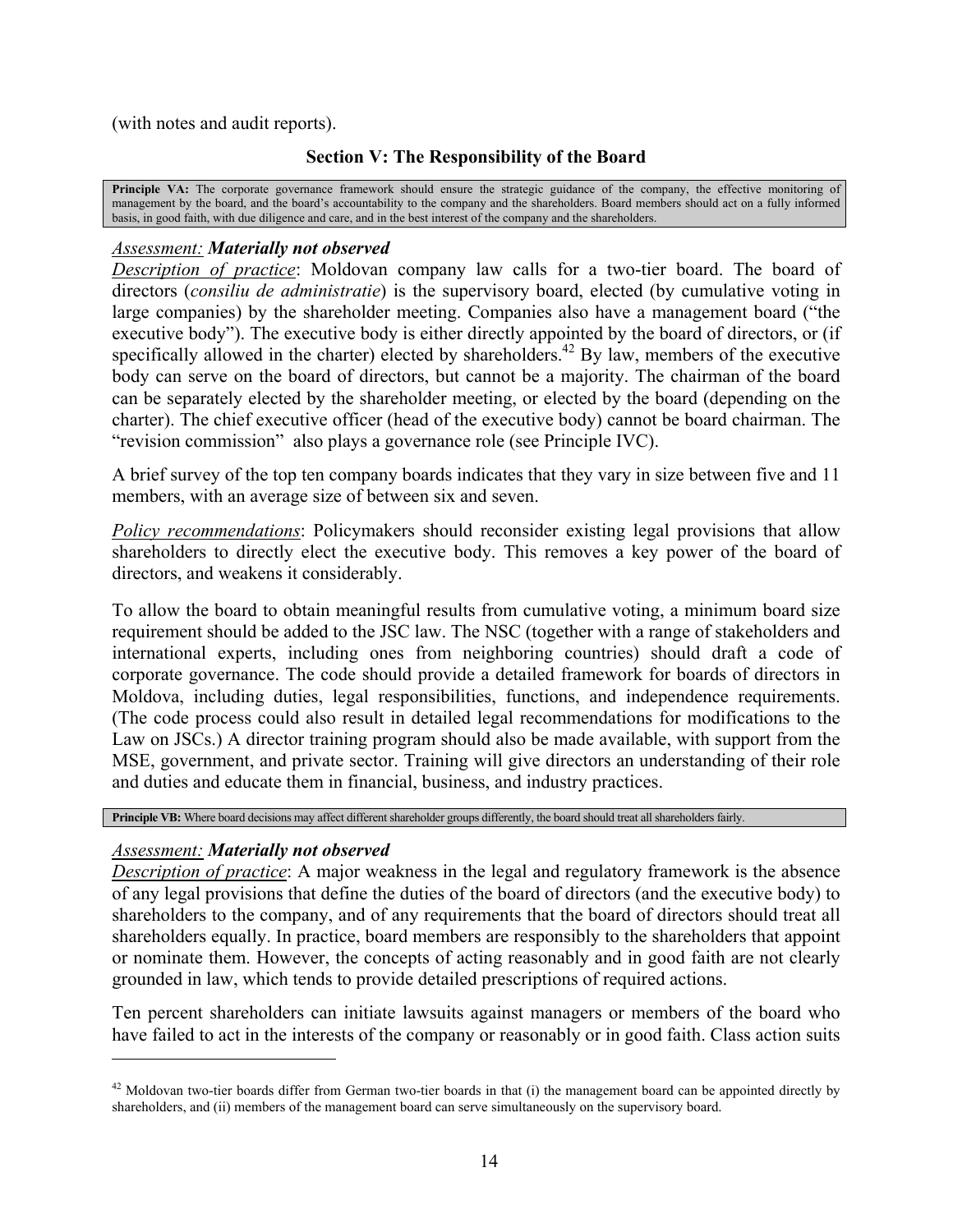are not permitted. However, there do not appear to have been any shareholder lawsuits brought against its directors on the basis of the relevant provisions of the JSC Law.

*Policy recommendations*: Board members should have a clear "duty of loyalty" to all shareholders and should be legally required to treat all shareholders equally. See recommendations in VA.

**Principle VC:** The board should ensure compliance with applicable law and take into account the interests of stakeholders.

#### *Assessment: Materially not observed*

*Description of practice*: There are no specific requirements for the board to take the interests of stakeholders into account.

*Policy recommendations*: See recommendations in Principle VA.

**Principle VD:** The board should fulfill certain key functions, including (1) Reviewing and guiding corporate strategy, major plans of action, risk policy, annual budgets and business plans; setting performance objectives; monitoring implementation and corporate performance and overseeing major capital expenditures, acquisitions and divestitures. (2) Selecting, compensating, monitoring and, when necessary, replacing key executives and overseeing succession planning. (3) Reviewing key executive and board remunerations, and ensuring a formal and transparent board nomination process. (4) Monitoring and managing potential conflicts of interest of management, board members and shareholders, including misuse of corporate assets and abuse in related-party transactions. (5) Ensuring the integrity of the corporation's accounting and financial reporting systems, including the independent audit, and that appropriate systems of control are in place, in particular, systems for monitoring risk, financial control, and compliance with the law. (6) Monitoring the effectiveness of the governance practices under which it operates and making changes as needed. (7) Overseeing the process of disclosure and communications.

## *Assessment: Materially not observed*

*Description of practice*: The board of directors has limited definition in the law.<sup>43</sup> It has clear responsibility for appointing management and setting its remuneration. Responsibility for strategic and succession planning appears to be concentrated more in controlling shareholders and management. The board plays a major role in resolving conflicts of interest (see IIB and IIC), but is not responsible for financial reporting, and in practice does not appoint the auditor.

*Policy recommendations*: See recommendations under Principle VA.

**Principle VE:** The board should be able to exercise objective judgment on corporate affairs independent, in particular, from management: (1) boards should consider assigning a sufficient number of non-executive board members capable of exercising independent judgment to tasks where there is a potential for conflict of interest. Examples of such key responsibilities are financial reporting, nomination, and executive and board remuneration. (2) board members should devote sufficient time to their responsibilities.

#### *Assessment: Materially not observed*

*Description of practice*: There are no requirements for independent directors, and no requirements for (or practice of) board committees. Non-executive directors must be a majority on the board. The requirement for cumulative voting appears to result in some independent representation on boards.

Board members can serve on a maximum of five boards. The board must meet at least quarterly.

*Policy recommendations*: See recommendations in Principle VA.

**Principle VF:** In order to fulfill their responsibilities, board members should have access to accurate, relevant and timely information.

#### *Assessment: Materially not observed*

<span id="page-15-0"></span> $^{43}$  Law on JSCs, Article 65. According to the law, the "exclusive competence" of the board include: (a) convening the AGM; (b) deciding on certain large transactions (see Principle IB); (c) hiring and firing management; (d) appointing the company's registrar; (e) certain capital increases (see IB); (e) proposing dividends to the AGM; (f) approving employee remuneration.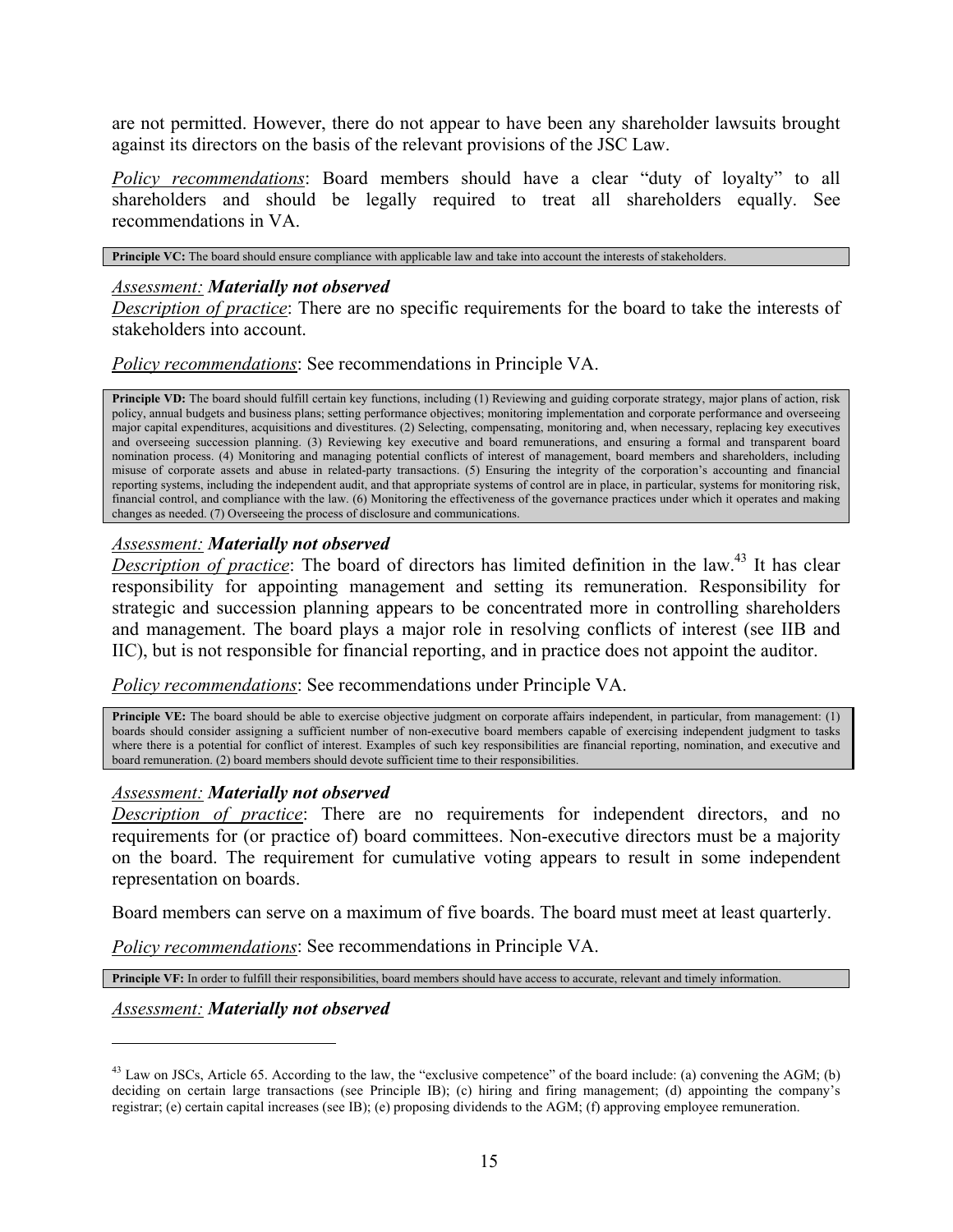*Description of practice:* Directors have no specific right to inspect the company's accounting records and may have limited access to company information. In practice, the ability of nonexecutive/independent directors to obtain relevant information on time depends on the behavior of company top and senior management.

*Policy recommendations*: The board should have broad access to company information, records, documents and property where needed to make informed decisions on matters within the authority of the supervisory board. Directors should also be able also take independent professional advice at the company's expense.

# **III. SUMMARY OF POLICY RECOMMENDATIONS**

This section sets out recommendations to improve compliance with the OECD Principles of Corporate Governance. The wide variety of recommendations suggests that Moldova could profit from an integrated, broad-based technical assistance project, along the lines of the International Finance Corporation's work in Ukraine and Russia.

The key recommendations are to:

*Legislative reform*: The report recommends changes to the company and securities laws, including requirements for annual audits, removal of board authority to increase capital, and a reduction in the percent of capital required to call an extraordinary meeting. It also recommends an increase in the NSC's authority, and a significant increase in maximum fines for administrative violations. These recommendations could be implemented as part of a general legal review, accompanied by the creation of a code of corporate governance. *Priority: high* 

*Institutional strengthening*: Other recommendations do not require legal changes, but rather changes in focus and priority. NSC should focus on corporate governance issues, and staff resources should be provided to review basic disclosure content. Regular staff training and exchange programs with other securities regulators should include exposure to corporate governance issues.

The large number of quoted companies will remain a difficult problem for the NSC for many years. The report's basic recommendation is that all open companies should remain under the NSC's jurisdiction, and that the NSC should work to protect shareholder rights in all open companies. The natural process of conversion of open companies to closed could be accelerated by technical assistance, training, and outreach. Some companies will be convinced to upgrade their disclosure and shareholder-friendliness and become truly "public," and others will be persuaded make buyouts of minority shareholders and go private. *Priority: high*

*Voluntary/private initiatives:* Several new initiatives should be pursued by the NSC and the private sector, supported by technical assistance. First, the public and private sector should jointly draft a corporate governance code, to begin the discussion of good corporate governance in Moldova and develop best practice recommendations on board composition, independence, functionality, and procedures. Board effectiveness would be enhanced through director training. *Priority: high*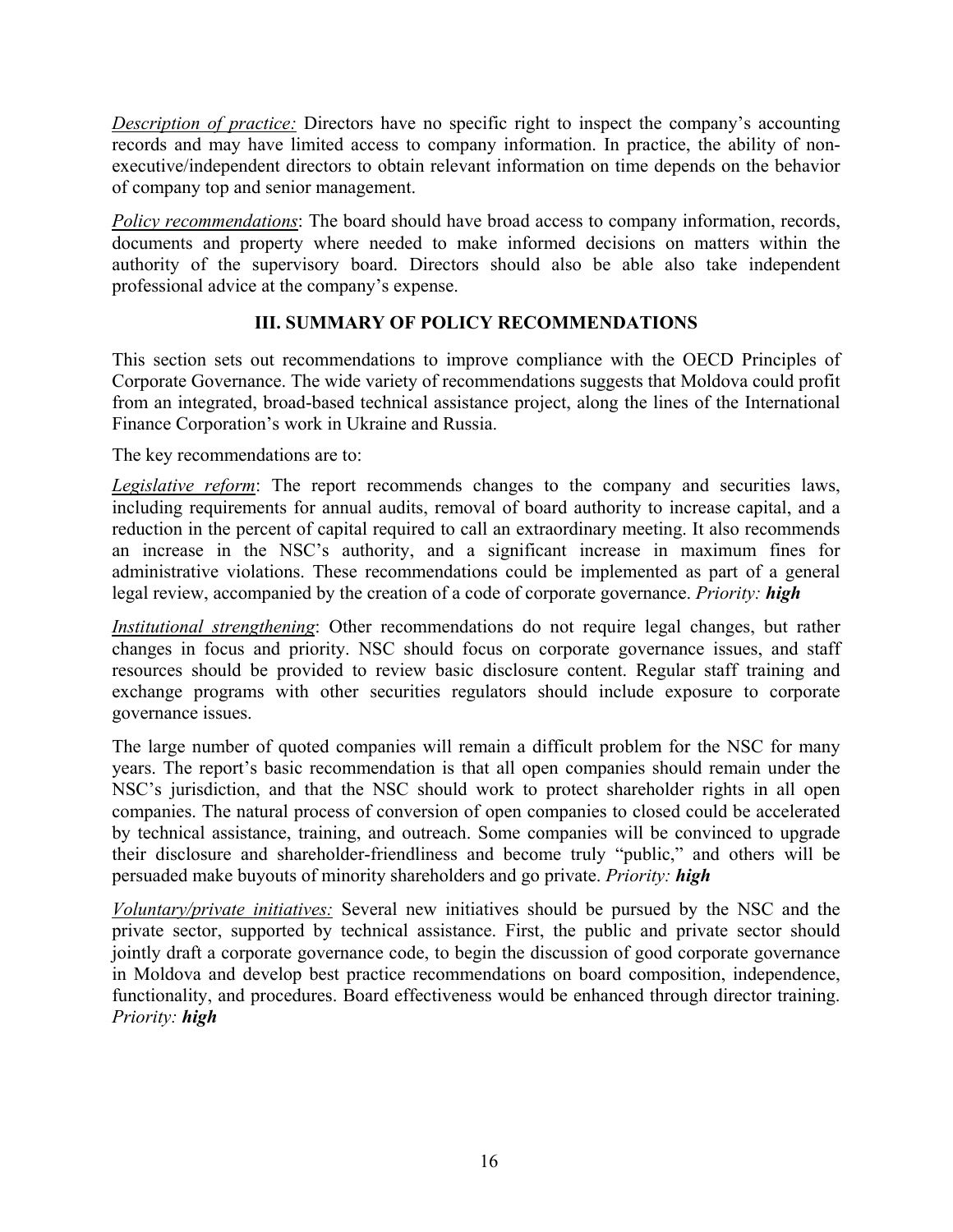# **Annex A: Summary of Observance of OECD Corporate Governance Principles**

| <b>Principle</b> |                                                   | O | LO | P <sub>O</sub>           | <b>MO</b> | <b>NO</b> | Comment                                                                                                                                        |
|------------------|---------------------------------------------------|---|----|--------------------------|-----------|-----------|------------------------------------------------------------------------------------------------------------------------------------------------|
|                  | <b>I. THE RIGHTS OF SHAREHOLDERS</b>              |   |    |                          |           |           |                                                                                                                                                |
| ΙA               | Basic shareholder rights                          |   |    | X                        |           |           | Companies with > 50 shareholders must use independent<br>$\bullet$<br>registrar and cumulative voting.                                         |
|                  |                                                   |   |    |                          |           |           | Nominee ownership explicit under law.<br>$\bullet$<br>Fundamental changes must be approved by 2/3 vote.<br>$\bullet$                           |
| IB               | Rights to participate in fundamental<br>decisions |   |    |                          | X         |           | Board can authorize 50% authorized capital increase.<br>$\bullet$                                                                              |
|                  |                                                   |   |    |                          |           |           | Large transactions (>50% assets) approved by sh meeting<br>$\bullet$                                                                           |
| IC               | Shareholders AGM rights                           |   | X  |                          |           |           | Quorum 50%.<br>$\bullet$                                                                                                                       |
|                  |                                                   |   |    | $\underline{\mathbf{x}}$ |           |           | 30 day notice period; must be sent to every shareholder.<br>$\bullet$<br>Many shareholders cannot be located.<br>$\bullet$                     |
|                  |                                                   |   |    |                          |           |           | Sh must disclose direct and indirect holding at 25% level.<br>$\bullet$                                                                        |
| ID               | Disproportionate control disclosure               |   |    |                          | X         |           | Company must annually disclose direct 5% holders. Difficult<br>for shareholders to obtain official information on ultimate                     |
|                  |                                                   |   |    |                          |           |           | equity ownership and control positions of open JSCs.                                                                                           |
|                  |                                                   |   |    |                          |           |           | Mandatory bid requirement at 50% threshold.<br>$\bullet$                                                                                       |
| ΙE               | Control arrangements should be                    |   |    |                          |           | X         | Companies can exempt themselves from rule.                                                                                                     |
|                  | allowed to function.                              |   |    |                          |           |           | Poor functioning of market for corporate control, no<br>transparency.                                                                          |
|                  |                                                   |   |    |                          |           |           | Domestic institutional investors often act as holding                                                                                          |
| IF               | Cost/benefit to voting                            |   |    | X                        |           |           | companies and vote.                                                                                                                            |
|                  |                                                   |   |    |                          |           |           | Limited shareholder activism, awareness of shareholder<br>rights.                                                                              |
|                  | <b>II. EQUITABLE TREATMENT OF SHAREHOLDERS</b>    |   |    |                          |           |           |                                                                                                                                                |
|                  |                                                   |   |    |                          |           |           | Legal framework provides for equitable treatment and redress<br>$\bullet$                                                                      |
|                  | All shareholders should be treated                |   |    |                          |           |           | for all shareholders.<br>25% can call extraordinary meeting.                                                                                   |
| IIA              | equally                                           |   |    |                          | X         |           | Sh have redemption rights in event of major changes.                                                                                           |
|                  |                                                   |   |    |                          |           |           | The NSC lacks sufficient statutory authority and ability to                                                                                    |
|                  |                                                   |   |    |                          |           |           | impose material fines.                                                                                                                         |
|                  |                                                   |   |    |                          |           |           | Insider trading prohibited, but not enforced.<br>$\bullet$<br>Detailed rules on conflict of interest / related party transaction               |
| IIВ              | Prohibit insider trading                          |   |    | X                        |           |           | approval.                                                                                                                                      |
|                  |                                                   |   |    |                          |           |           | No vetting of r.p.t. by independent audit committee of board.<br>$\bullet$                                                                     |
|                  |                                                   |   |    |                          |           |           | Beneficiaries of a transaction must disclose the transaction to<br>the company.                                                                |
| IIС              | Board/Mgrs. disclose interests                    |   |    | X                        |           |           | Related party transactions annually disclosed.                                                                                                 |
|                  |                                                   |   |    |                          |           |           | Little reported compliance with rules.                                                                                                         |
|                  | III. ROLE OF STAKEHOLDERS IN CORPORATE GOVERNANCE |   |    |                          |           |           | Employees play limited role in governance (except as                                                                                           |
|                  |                                                   |   |    |                          |           |           | $\bullet$<br>managers and shareholders).                                                                                                       |
| IIIA.            | Stakeholder rights respected                      |   |    |                          | X         |           | Little awareness of corporate social responsibility.<br>$\bullet$                                                                              |
|                  |                                                   |   |    |                          |           |           | Poor creditor rights.<br>$\bullet$                                                                                                             |
| IIIB.            | Redress for violation of rights                   |   |    |                          | X         |           | Stakeholders can appeal to court for redress, but rights for<br>employees are limited and the judicial system ineffective.                     |
| IIIC             | Performance enhancement                           |   |    | X                        |           |           | Performance enhancing mechanisms not generally used.<br>$\bullet$<br>Many bank employees have received shares.<br>$\bullet$                    |
| IIID             | Access to information                             |   |    |                          | X         |           | Stakeholders have limited access to the same compant<br>$\bullet$<br>information as shareholders.                                              |
|                  | IV. DISCLOSURE AND TRANSPARENCY                   |   |    |                          |           |           |                                                                                                                                                |
|                  |                                                   |   |    |                          |           |           | Significant disclosure required by law.                                                                                                        |
| IVA.             | Disclosure standards                              |   |    |                          |           | X         | In practice, compliance with disclosure very limited.<br>$\bullet$                                                                             |
|                  |                                                   |   |    |                          |           |           | Companies reject disclosure as commercial secret.<br>$\bullet$<br>Accounting and audit standards reflect international standards.<br>$\bullet$ |
| IVB              | Standards of accounting & audit                   |   |    |                          | X         |           | Banks file IFRS reports.<br>٠                                                                                                                  |
|                  |                                                   |   |    |                          |           |           | All standards not translated or adopted.                                                                                                       |
|                  |                                                   |   |    |                          |           |           | Audits not required for all JSC; only banks + insurance co's.<br>$\bullet$                                                                     |
| <b>IVC</b>       | Independent audit annually                        |   |    |                          |           | X         | Revision commission (elected by shareholders) intended to<br>oversee company on behalf of shareholders. But, dominated                         |
|                  |                                                   |   |    |                          |           |           | by majority shareholders, and effectiveness limited in practice.                                                                               |
|                  | IVD Fair & timely dissemination                   |   |    |                          |           | X         | Summary financial statements published in NSC newspaper.                                                                                       |
|                  | V. RESPONSIBILITIES OF THE BOARD                  |   |    |                          |           |           | Company information often considered "commercial secret."                                                                                      |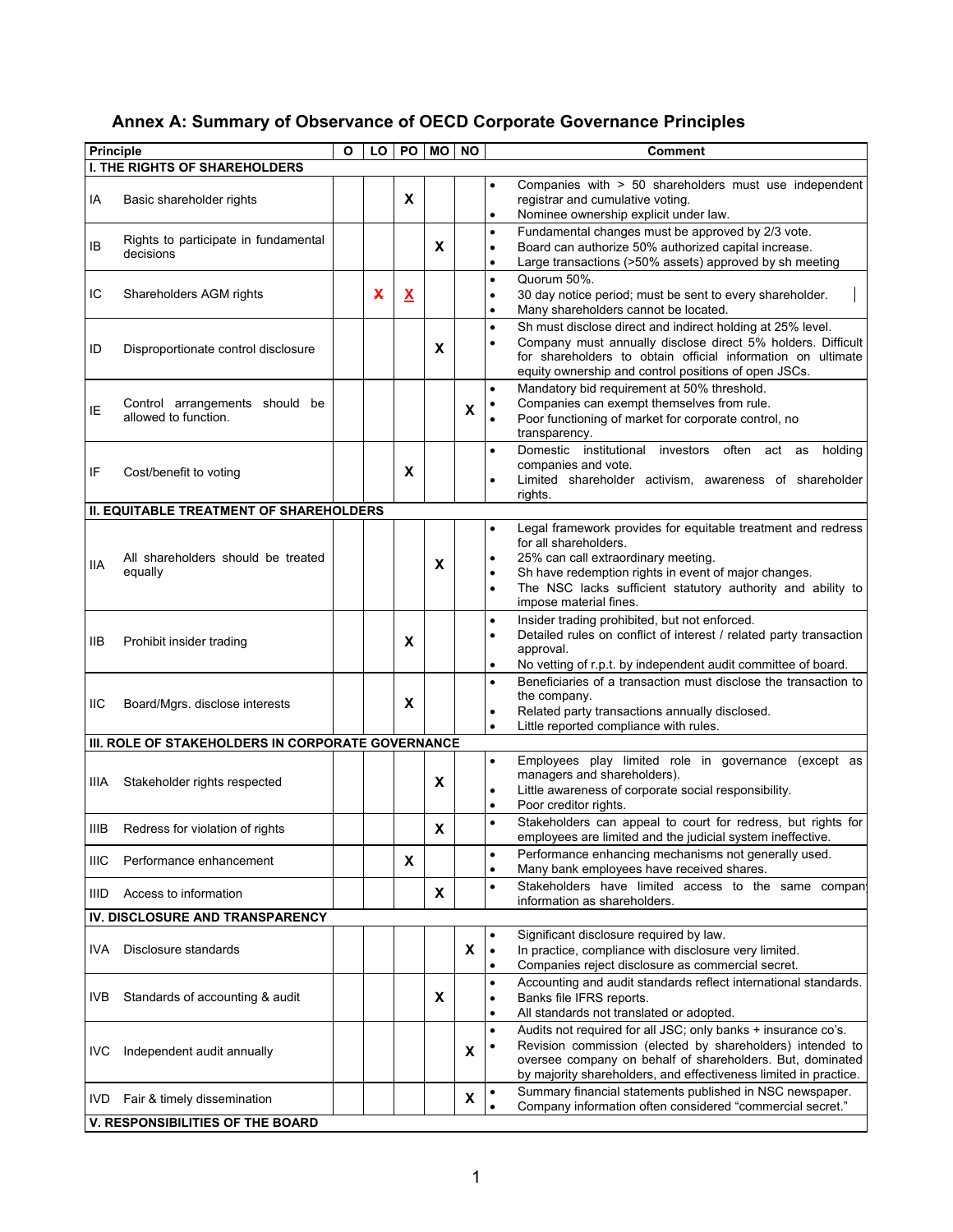| <b>Principle</b> |                                                               | О | LO. | PO. | MО | <b>NO</b> | Comment                                                                                                                                                                                                                                                                                                                      |
|------------------|---------------------------------------------------------------|---|-----|-----|----|-----------|------------------------------------------------------------------------------------------------------------------------------------------------------------------------------------------------------------------------------------------------------------------------------------------------------------------------------|
| VA               | Acts with due diligence, care                                 |   |     |     | X  |           | Two-tier board structure ("board" and "executive body").<br>Non-employees must be majority on board.<br>Average board size of top ten companies: six members.<br>No code or board quidelines.<br>٠                                                                                                                           |
| VB               | Treat all shareholders fairly                                 |   |     |     | x  |           | No duties to company or shareholders, and no requirements<br>$\bullet$<br>to treat shareholder equally.<br>Derivative suits are permitted, but not class action suits.<br>No suits in practice.                                                                                                                              |
| VC.              | Ensure compliance w/ law                                      |   |     |     | x  |           | No specific requirements for the board to consider the<br>interests of stakeholders.                                                                                                                                                                                                                                         |
| VD               | The board should fulfill certain key<br>functions             |   |     | x   | X  |           | Role of board has limited definition in law.                                                                                                                                                                                                                                                                                 |
| VE               | The board should be able<br>to<br>exercise objective judgment |   |     |     | X  |           | No requirements for board composition or board committees.<br>No legal requirements for board members to devote sufficient<br>time to their responsibilities, but Code recommends sufficient<br>time and board meeting every six weeks. Board members can<br>serve on up to five boards; board must meet at least quarterly. |
| VF               | Access to information                                         |   |     |     | X  |           | Directors have no specific right to inspect the accounting<br>٠<br>records of the company and may have limited access to<br>company information.                                                                                                                                                                             |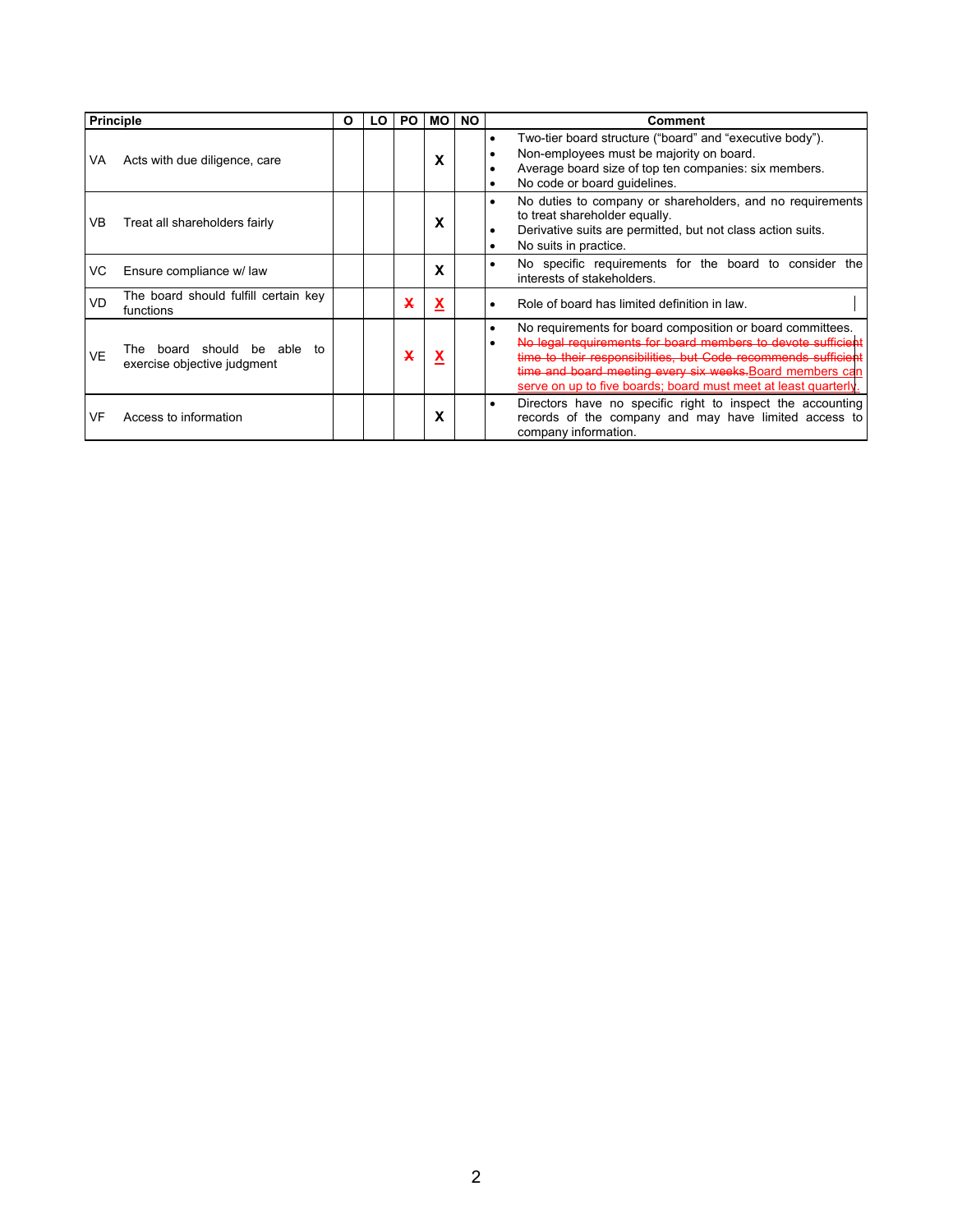# **Annex B: Summary of Key Policy Recommendations**

|             | <b>I. THE RIGHTS OF SHAREHOLDERS</b>                  |                                                                                                                                                                                                                                                                                                                 |
|-------------|-------------------------------------------------------|-----------------------------------------------------------------------------------------------------------------------------------------------------------------------------------------------------------------------------------------------------------------------------------------------------------------|
| IA          | Basic shareholder rights                              | Require all open JSC to use independent registrar.<br>Require removal of charter provisions that restrict free transfer.<br>$\bullet$<br>Consider long-term establishment of central registrar, and eliminating nominee ownership.                                                                              |
| IB          | Rights to participate in<br>fundamental decisions.    | Remove the right of the board to increase authorized capital without sh vote.<br>Consider lowering the thresholds for large-scale transactions.<br>$\bullet$                                                                                                                                                    |
| IС          | Shareholders AGM rights                               | Consider reducing quorum requirements for investment funds.<br>$\bullet$<br>Remove the ability of third parties to grant powers of attorney without shareholder approval.<br>$\bullet$<br>Carefully monitor shareholder meetings and court cases to detect any emerging loopholes.<br>$\bullet$                 |
| ID          | Disproportionate control<br>disclosure                | Set ownership disclosure as top priority.<br>Clarify ownership disclosure rules and regulations; require that all direct and indirect<br>$\bullet$<br>ownership positions be publicly disclosed at international standard levels.<br>Carefully enforce rules on disclosure of ownership and control structures. |
| IE          | Control arrangements should<br>be allowed to function | Companies should not be able to exempt themselves from mandatory bid rule.<br>$\bullet$<br>Carefully enforce rules on disclosure of ownership and control structures.                                                                                                                                           |
| IF          | Cost/benefit to voting                                | Consider requiring investment funds to disclose voting policies.                                                                                                                                                                                                                                                |
|             | <b>II. EQUITABLE TREATMENT OF SHAREHOLDERS</b>        |                                                                                                                                                                                                                                                                                                                 |
| <b>IIA</b>  | All shareholders should be<br>treated equally         | Lower threshold to call extraordinary meetings (to a maximum ofat least 10 percent).<br>Consider removing exemption on share redemption by listed companies.<br>$\bullet$<br>Ensure maximum fines imposed by NSC are sufficient deterrent to violations of securities law.<br>$\bullet$                         |
| 11B         | Prohibit insider trading                              | Focus enforcement efforts on disclosure.<br>$\bullet$<br>Review international experience on related party transaction approval.                                                                                                                                                                                 |
| IIC         | Board/Mgrs. disclose<br>interests                     | Clearly define the concept of "affiliated person" under legislation.<br>Impose administrative penalties in event of non-compliance.Related party transactions above<br>a certain level should be considered "material events" and disclosed immediately.<br>See also recommendations on disclosure below.       |
|             | III. ROLE OF STAKEHOLDERS IN CORPORATE GOVERNANCE     |                                                                                                                                                                                                                                                                                                                 |
| <b>IIIA</b> | Stakeholder rights respected                          | M <sub>A</sub>                                                                                                                                                                                                                                                                                                  |
| <b>IIIB</b> | Redress for violation of rights                       | $\overline{\mathsf{NA}}$                                                                                                                                                                                                                                                                                        |
| <b>IIIC</b> | Performance enhancement                               | M <sub>A</sub>                                                                                                                                                                                                                                                                                                  |
| <b>IIID</b> | Access to information                                 | <b>NA</b>                                                                                                                                                                                                                                                                                                       |
|             | IV. DISCLOSURE AND TRANSPARENCY                       |                                                                                                                                                                                                                                                                                                                 |
| IVA         | Disclosure standards                                  | Develop long-term program to improve disclosure.<br>Revise annual report format in line with OECD Principles.<br>٠<br>Increase review and enforcement of disclosure content.<br>Develop strategy to reduce burden on NSC by reducing the number of reporting companies.                                         |
| <b>IVB</b>  | Accting & audit standards                             | See World Bank Accounting and Auditing ROSC.<br>$\bullet$                                                                                                                                                                                                                                                       |
| <b>IVC</b>  | Independent audit annually                            | Re-impose audit requirement for all large enterprises.<br>٠<br>Review role of revision commission (and consider abolishing it in law).<br>$\bullet$<br>See World Bank Accounting and Auditing ROSC.                                                                                                             |
| <b>IVD</b>  | Fair & timely dissemination                           | Short-term: set up public reading room to provide shareholder access to NSC information.<br>$\bullet$<br>Long-term: design and build simple electronic disclosure system.<br>$\bullet$                                                                                                                          |
|             | <b>V. RESPONSIBILITIES OF THE BOARD</b>               |                                                                                                                                                                                                                                                                                                                 |
| VA          | Acts with due diligence, care                         | Draft code of corporate governance.<br>Provide training to directors.<br>$\bullet$                                                                                                                                                                                                                              |
| VB          | Treat all shareholders fairly                         | Require that board members conduct their duties with due care, due diligence and in the<br>company's interests.                                                                                                                                                                                                 |
| VC          | Ensure compliance w/ law                              | See Principle VA.<br>$\bullet$                                                                                                                                                                                                                                                                                  |
| VD          | <b>Board functions</b>                                | See Principle VA.<br>$\bullet$                                                                                                                                                                                                                                                                                  |
| VE          | Board objective judgment                              | See Principle VA.<br>$\bullet$                                                                                                                                                                                                                                                                                  |